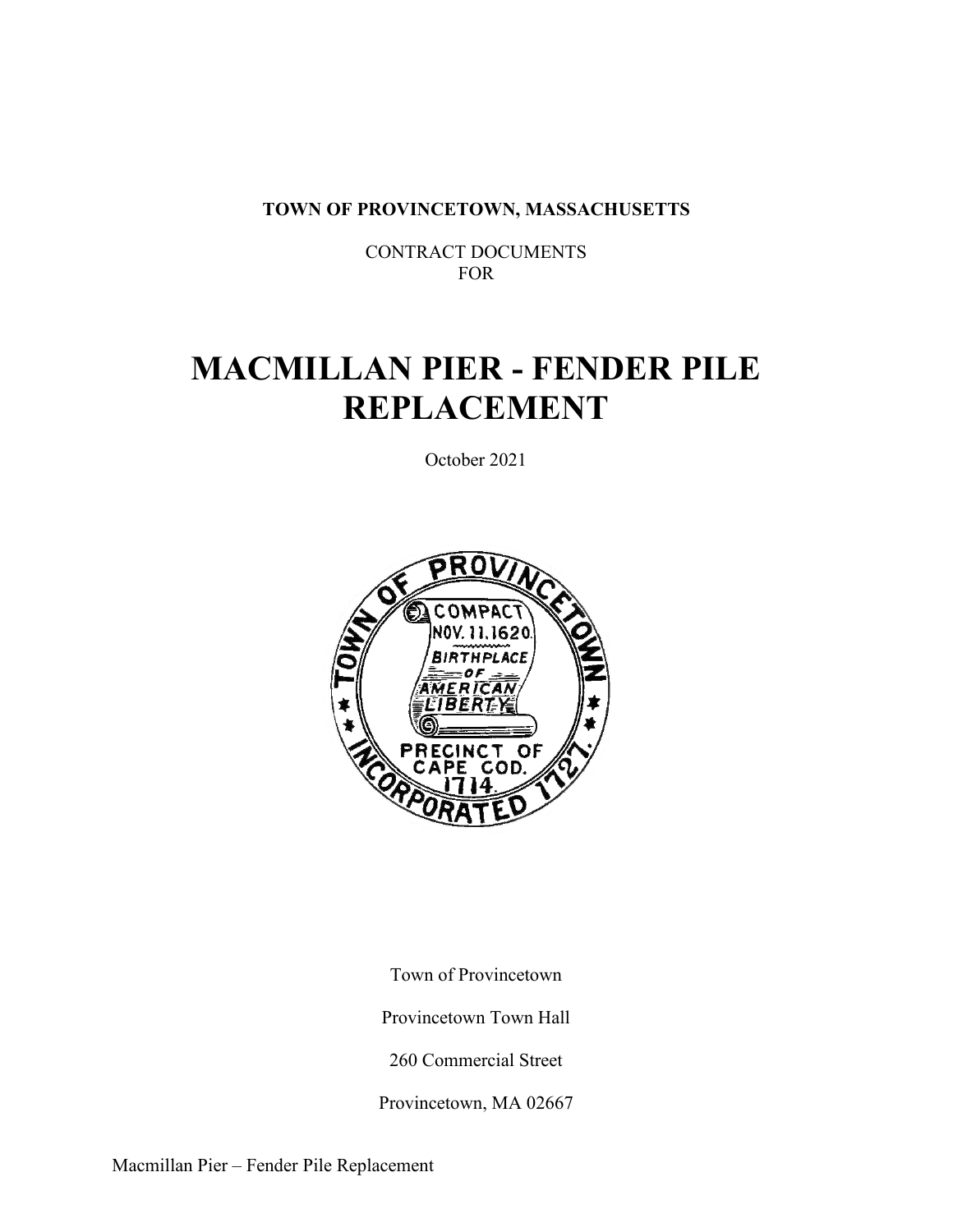Section Number

Bidding and Contract Requirements

| Invitation to Bid                         | 00020 |
|-------------------------------------------|-------|
| Instructions to Bidders                   | 00100 |
| Form of General Bid                       | 00300 |
| Agreement                                 | 00500 |
| <b>Construction Performance Bond</b>      | 00610 |
| <b>Construction Payment Bond</b>          | 00620 |
| <b>Supplemental Conditions</b>            | 00800 |
| <b>Excerpts from Applicable State Law</b> | 00850 |
| <b>Bid Specifications</b>                 | 00900 |

Attachment A – Specification Sections 01300, 01500, 01600, 01700, 02000, 02110, 02317, 02455, 05600 and 06130

Attachment B – Wage Rates

Attachment C – Supplemental Information

1. Order of Conditions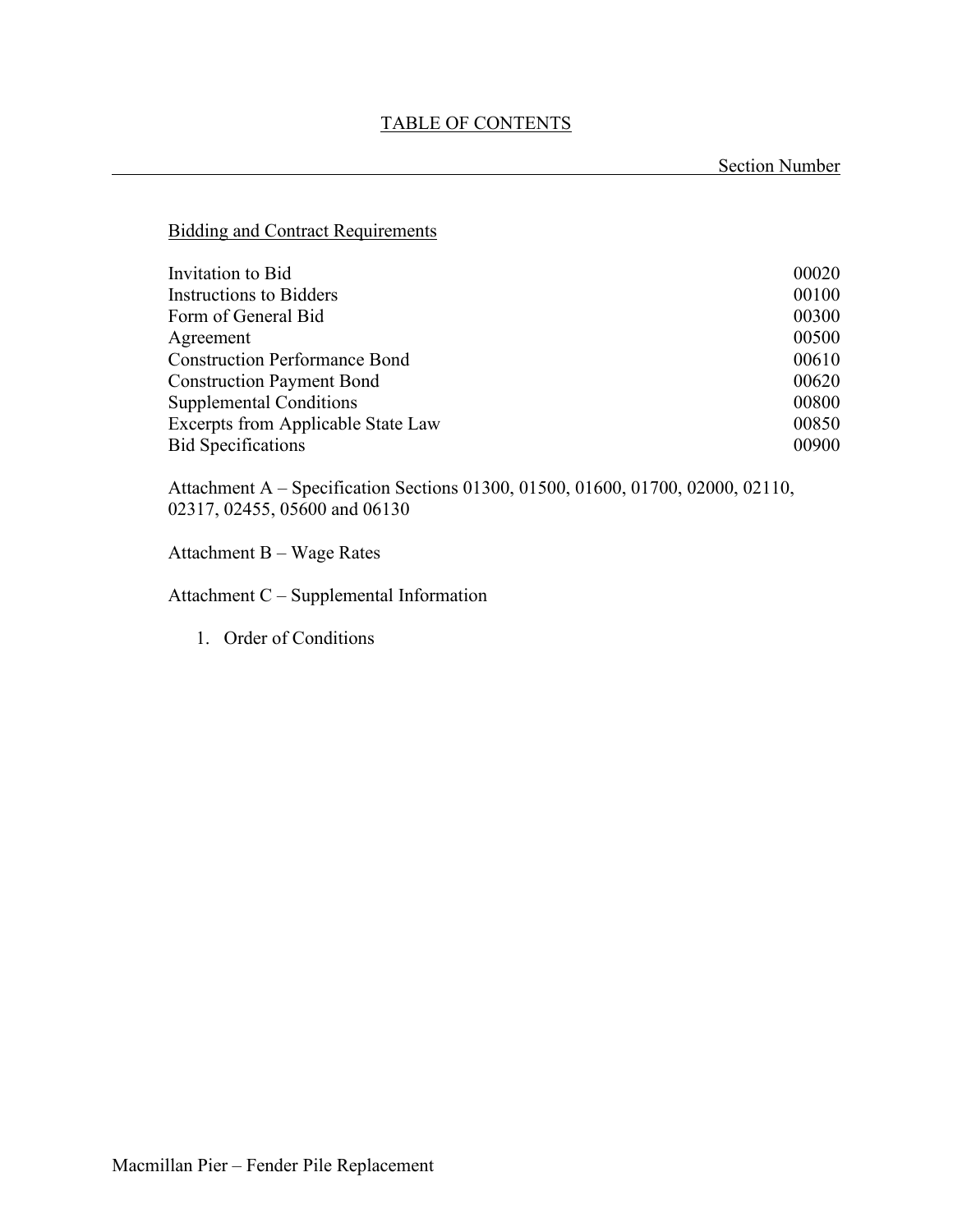#### INVITATION FOR BIDS – INSTALL FENDER PILES

Sealed bids for furnishing and installing the following items will be received at the Office of the Town Manager, Provincetown Town Hall, 260 Commercial Street, Provincetown, MA 02657 until the time specified below at which time the bids will be publicly opened and read.

Specifications and bid forms may be obtained at the Office of the Town Manager, Provincetown Town Hall, 260 Commercial Street, Provincetown, MA 02657 Monday through Thursday between 8 a.m. and 5 p.m. and Friday between 8 a.m. and 12 p.m. The specifications and bid forms are available on-line at the Town of Provincetown website or can be viewed at the Harbormaster's Office on Macmillan Pier.

Bids will be opened in the Office of the Town Manager on **Monday, November 29, 2021, at 11:00 a.m**. Each Bid must be accompanied by a bid security consisting of a BID BOND, CASH, or, CERTIFIED CHECK issued by a responsible bank or trust company in the amount of 5% of the bid price.

Optional pre-bid conference will occur **Tuesday November 16rd at MacMillan Pier at 11:00 a.m.** Questions relating to the bid documents must be submitted in writing to the Harbormaster's Office on or before Friday, Nov 19, 2021. Please forward these inquiries to Doug Boulanger, Pier Manager at dboulanger@provincetown-ma.gov or mailed to the Provincetown Public Pier Corp 260 Commercial Street Provincetown, MA 02657.

A performance bond in an amount equal to 100 percent of the total amount of the contract price with a surety company qualified to do business in the Commonwealth of Massachusetts will be required for the faithful performance of the contract, as well as a labor and materials bond in an amount equal to 100 percent of the total contract price.

All bids for this project are subject to applicable public bidding laws of Massachusetts, including, but not limited to G.L. c.30, §39M. The projected project cost is approximately \$200,000 and slated to begin after December 1, 2021. The project is anticipated to be completed prior to April 1, 2022, weather permitting or as expressed in writing by the Town of Provincetown upon award of contract.

Attention is directed to the minimum wage rates to be paid as determined by the Commissioner of Labor and Workforce Development and the weekly payroll record submittal requirements under the provisions of Massachusetts General Laws, Chapter 149, Section 26 through 27D inclusive.

Selection of the contractor will be based upon bidder qualifications, including evidence of past performance in similar projects, and bid price. The contract will be awarded to the bidder deemed by the awarding authority to be the lowest responsible and eligible bidder.

The bidder agrees that its bid shall be good and may not be withdrawn for a period of 30 days, Saturdays, Sundays and legal holidays excluded, after the opening of the bids.

The Town reserves the right to waive any informalities, to accept or reject, in whole or in part any or all bids, or take whatever other action may be deemed to be in the best interest of the Town.

The Town of Provincetown

 Alex Morse Town Manager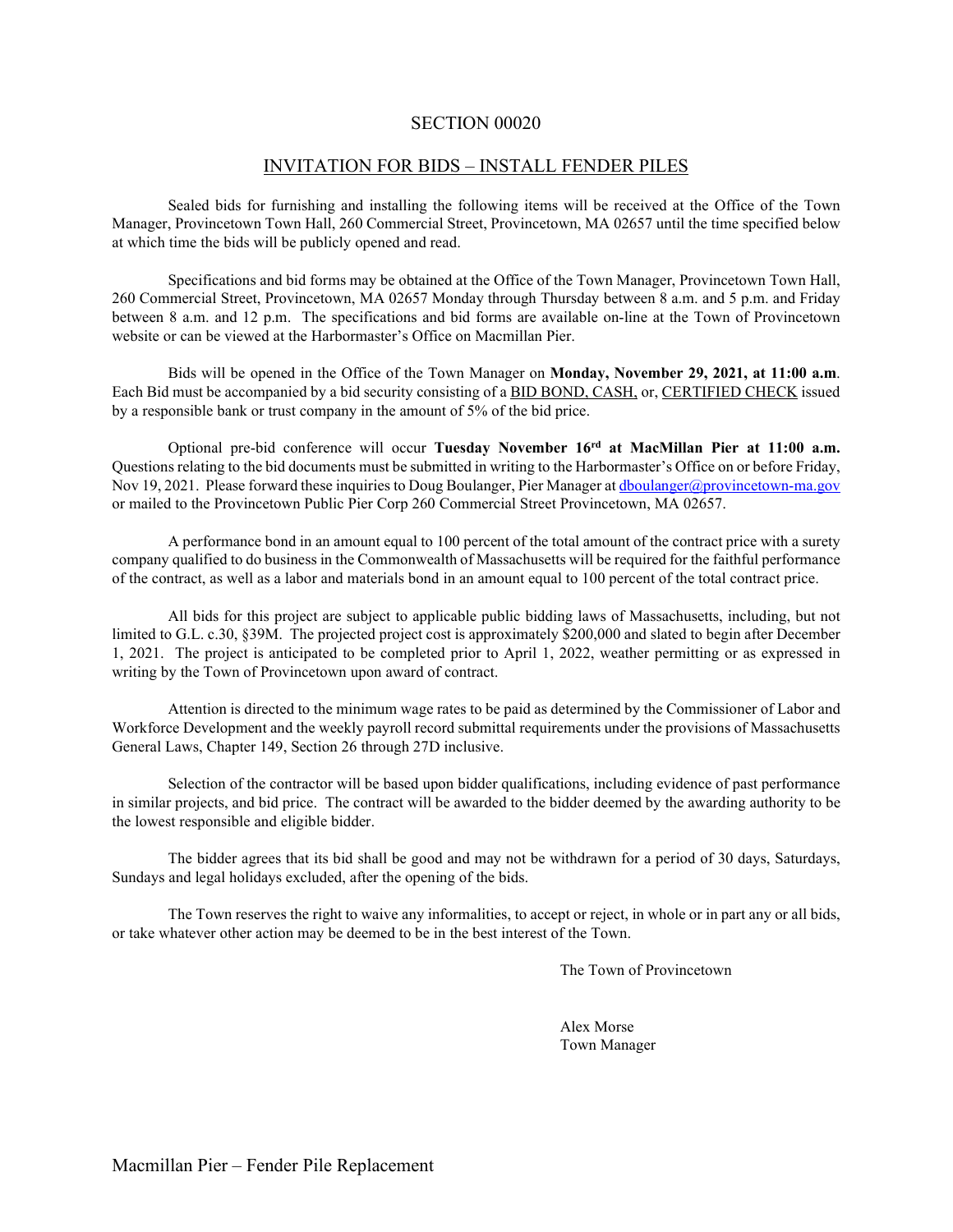#### INSTRUCTIONS TO BIDDERS

#### 1. Receipt and Opening of Bids

The Town of Provincetown, Massachusetts, herein called the Owner, acting by and through its Board of Selectmen, will receive sealed Bids for the project known as the **MACMILLAN PIER –FENDER PILE REPLACEMENT** Project.

General bids shall be addressed to the Office of the Town Manager, Provincetown Town Hall, 260 Commercial Street, Provincetown, MA 02657 and endorsed **"Bid for Macmillan Pier – Fender Pile Replacement"** will be received at the Office of the Town Manager until 11:00 a.m. prevailing time, on Monday, November 29, 2021 at which time and place said bids will be publicly opened and read aloud.

Any bid may be withdrawn prior to the above scheduled time for the opening of bids or authorized postponement thereof. Any bid received after the time and date specified will not be considered. The bidder agrees that its bid shall be good and may not be withdrawn for a period of 30 days, Saturdays, Sundays, and legal holidays excluded, after the opening of bids.

#### 2. Location and Work to be Done

The Macmillan Pier is located in Provincetown, MA. The project scope consists of the labor, equipment and materials to remove the existing timber fender piles, modify the existing timber chock and wale as required, purchase and install 12" dia. Greenheart fender piles (each 45 feet long), install 12" dia composite piles supplied by the Town, remove and reinstall existing UHMW strips, and install plastic fender pile caps on each installed pile.

Additional drawings showing details in accordance with which the Work is to be done may be furnished by addendum from time to time during the bidding period by the Owner or its Architect/Engineer and shall then become a part of the Contract Documents.

The Contractor shall furnish all labor, services, materials, equipment, plant, machinery, apparatus, appliances, tools, supplies, and all other things necessary to do all work required for the completion of each item of the Work and as herein specified.

The Work to be done and paid for under any item shall not be limited to the exact extent mentioned or described but shall include all incidental work necessary or customarily done for the completion of that item.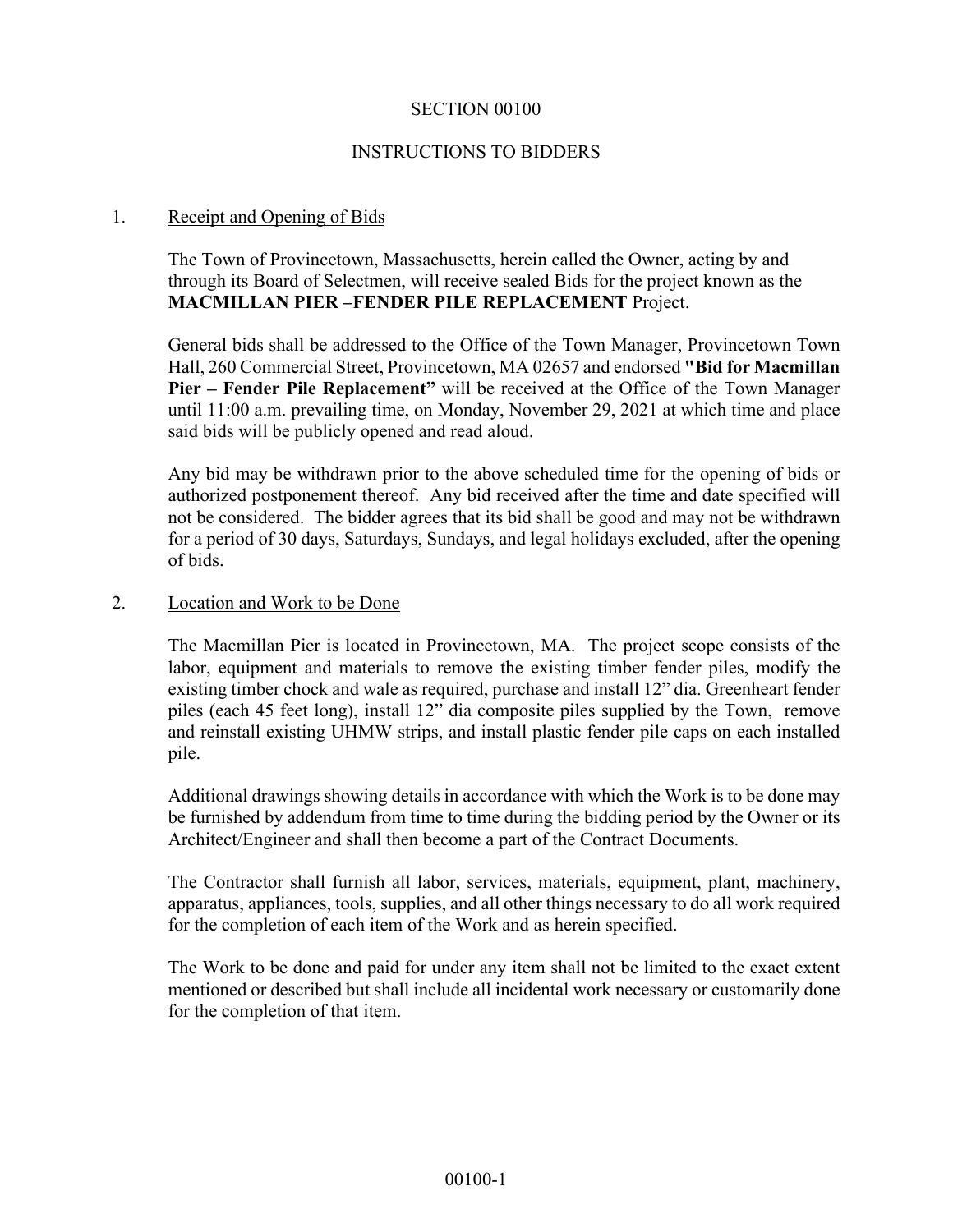#### 3. Preparation of Bid

Each bid must be submitted on the prescribed form. All blank spaces for bid prices must filled in, in ink or typewritten, in both words and figures.

Each bid must be submitted in a sealed envelope bearing on the outside the name of the bidder, his address, and endorsed with the name of the project as specified in Receipt and Opening of Bids, above. If forwarded by mail, the sealed envelope containing the bid must be enclosed in another envelope addressed as specified in Receipt and Opening of Bids, above.

#### 4. Bid Opening Procedure

The following list of requirements shall apply to each filed bid. Bids not meeting all the requirements for timeliness and security will be rejected; bids not meeting signature and addenda requirements will be rejected prior to checking of bid amounts.

Bids shall be filed at the place and before the time specified in Receipt and Opening of Bids, above.

Properly executed bid security shall be placed in a sealed envelope and shall be attached to the outside of the envelope containing the bid.

Bid signatures will be checked.

All addenda will be sent certified mail, with return receipt requested, and/or facsimile or e-mail to all prospective bidders. All bidders shall include with their bids the written acknowledgment form provided in Section 00300, FORM OF GENERAL BID.

The total dollar amount of each bid will be read, and the three apparent lowest bids will be selected for further consideration. These three apparent low bids will be read aloud for the benefit of the other bidders and the bid opening procedure will be closed. All those present at the bid opening may examine all bids after the bid opening and after the reading of the three apparent low bids.

#### 5. Modification

Any bidder may modify his bid by written communication at any time prior to the scheduled closing time for receipt of bids. Any telegraphic communication must be received by the Owner prior to the closing time, and provided further, the Owner must be satisfied that a written confirmation of the telegraphic modification over the signature of the bidder was mailed prior to the closing time. If written confirmation is not received within two days from the closing time, no consideration will be given to a telegraphic communication.

The communication shall not reveal the bid price but shall provide the addition or subtraction or other modification so that the final prices or terms will not be known by the Owner until the sealed bid is opened.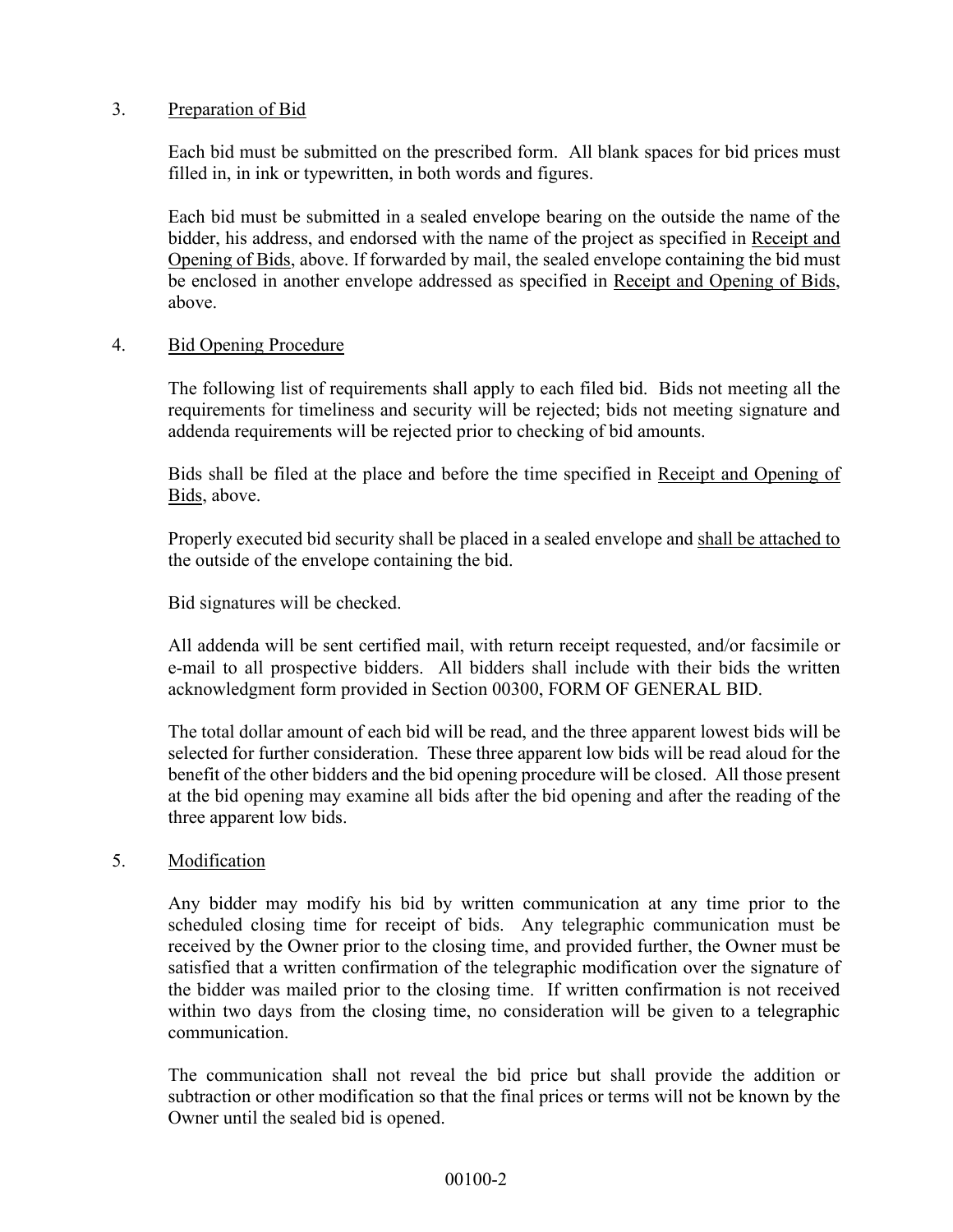#### 6. Ability and Experience of Bidder

No award will be made to any bidder who cannot satisfy the Owner that he has sufficient ability and experience in this class of work and sufficient capital and plant to enable him to prosecute and complete the work successfully within the time named. The Owner's decision or judgment on these matters will be final, conclusive, and binding.

The Owner may make such investigations as it deems necessary, and the bidder shall furnish to the Owner, under oath if so required, all such information and data for this purpose as the Owner may request.

#### 7. Conditions of Work

Each bidder must familiarize himself fully with the conditions relating to the construction of the project and the employment of labor thereon. Failure to do so will not relieve a successful bidder of his obligation to furnish all material and labor necessary to carry out the provisions of his contract. Insofar as possible the Contractor, in carrying out his work, must employ such methods or means as will not cause any interruption of or interference with the work of any other Contractor.

#### 8. Addenda and Interpretations

No interpretation of the meaning of the plans, specifications or other prebid documents will be made to any bidder orally. All information given to bidders other than by means of the plans, specifications, or by addenda, as described below, is given informally and shall not be used as the basis of a claim against the Owner.

Every request for such interpretation should be in writing addressed to Doug Boulanger, Pier Manager at *dboulanger@provincetown-ma.gov* or mailed to Provincetown Town Hall, 260 Commercial Street, Provincetown, MA 02657, and to be given consideration must be received on or before Friday, November 19, 2021. Any and all such interpretations and any supplemental instructions will be in the form of written addenda to the specifications which, when issued, will be mailed by certified mail with return receipt requested to all prospective bidders (at the respective address furnished by them for such purposes), or sent via facsimile or email if time requires. Failure of any bidder to receive any such addendum or interpretation shall not relieve such bidder from any obligation under his bid as submitted. All addenda so issued shall become part of the Contract Documents.

#### 9. Security for Faithful Performance

Simultaneously with his delivery of the executed Contract, the Contractor shall furnish a surety bond or bonds as security for faithful performance of this contract and for the payment of all persons performing labor and materials under this contract. The surety on such bond or bonds shall be a surety company qualified to do business under the laws of the Commonwealth and satisfactory to the Owner. The bonds shall remain in force for one year after final acceptance of the work by the Owner, unless the Owner, in writing, releases the Contractor from the obligation sooner.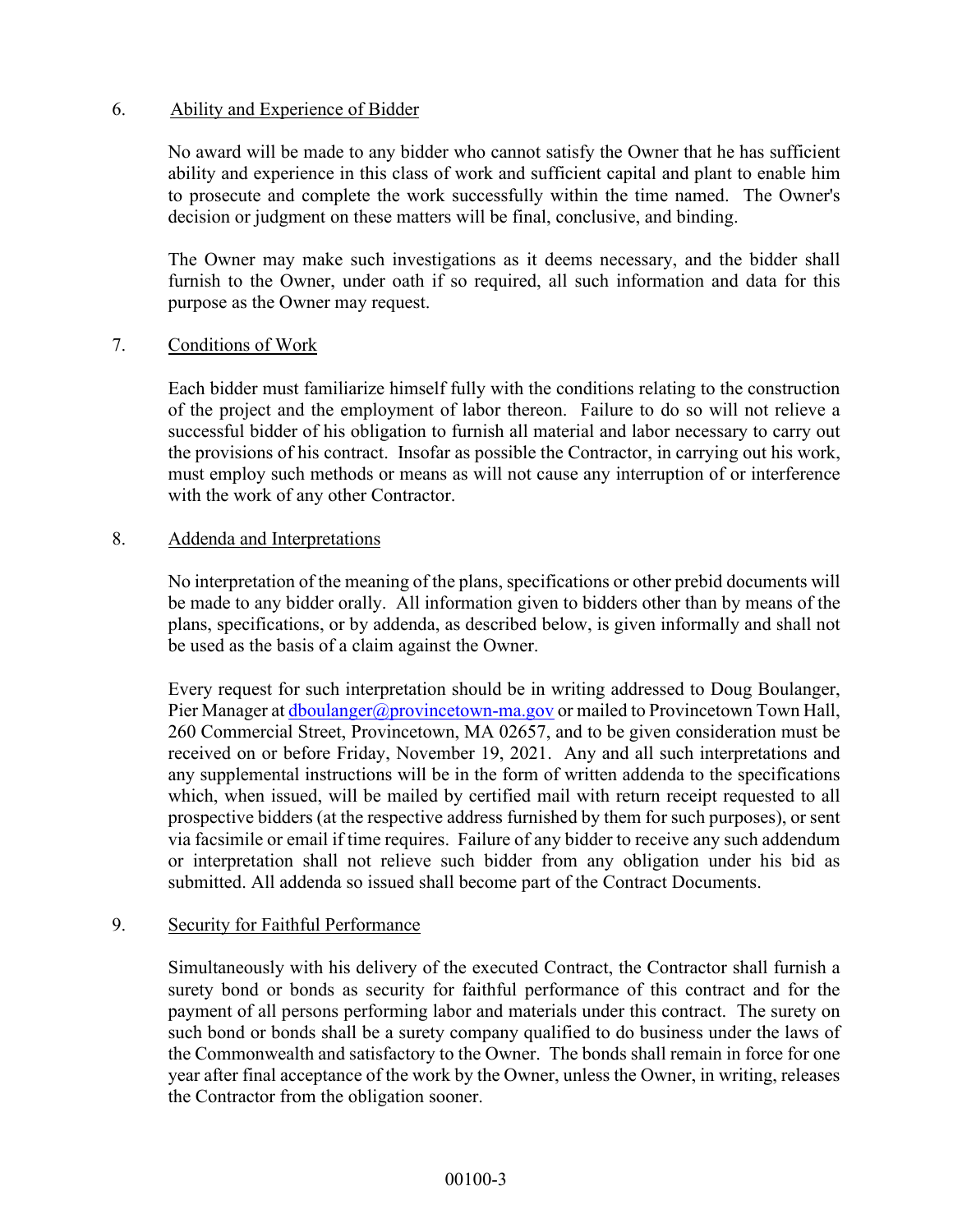#### 10. Power of Attorney

Attorneys-in-fact who sign Contract bonds must file with each bond a certified and effectively dated copy of their power of attorney.

#### 11. Laws and Regulations

The bidder's attention is directed to the fact that all applicable State laws, municipal ordinances or bylaws, and the rules and regulations of all authorities having jurisdiction over construction of the project shall apply to the contract throughout, and they will be deemed to be included in the Contract the same as though written out in full.

#### 12. Liquidated Damages for Failure to Enter into Contract

The successful bidder, upon his failure or refusal to execute and deliver the Contract and bonds required within 10 days after presentation thereof by the Owner, shall forfeit to the Owner, as liquidated damages for such failure or refusal, the security deposited with his/her bid, but the amount forfeited shall not exceed the difference between his/her bid price and the bid price of the next lowest responsible and eligible bidder. In case of death, disability, bona fide clerical or mechanical error of a substantial nature, or other similar unforeseen circumstances affecting the bidder, his/her bid deposit will be returned.

#### 13. Obligation of Bidder

At the time of the opening of bids, each bidder will be presumed to have inspected the site and to have read and to be thoroughly familiar with the Contract Documents (including all addenda). The failure or omission of any bidder to examine any form, instrument, or document shall in no way relieve any bidder from any obligation in respect of his bid.

#### 14. Information Not Guaranteed

All information given in the Contract Documents relating to subsurface and other conditions, natural phenomena, existing pipes, and other structures is from the best sources at present available to the Owner. All such information is furnished only for the information and convenience of bidders and is not guaranteed.

It is agreed and understood that the Owner does not warrant or guarantee that the subsurface or other conditions, natural phenomena, existing pipes, or other structures encountered during construction will be the same as those indicated in the Contract Documents. It is further agreed and understood that no bidder or Contractor shall use or be entitled to use any of the information made available to him or obtained in any examination made by him in any manner as a basis of or ground for any claim or demand against the Owner or the Architect/Engineer, arising from or by reason of any variance which may exist between the information made available and the actual subsurface or other structures actually encountered during the construction work, except as may otherwise be expressly provided for in the Contract Documents.

#### 15. Bid Security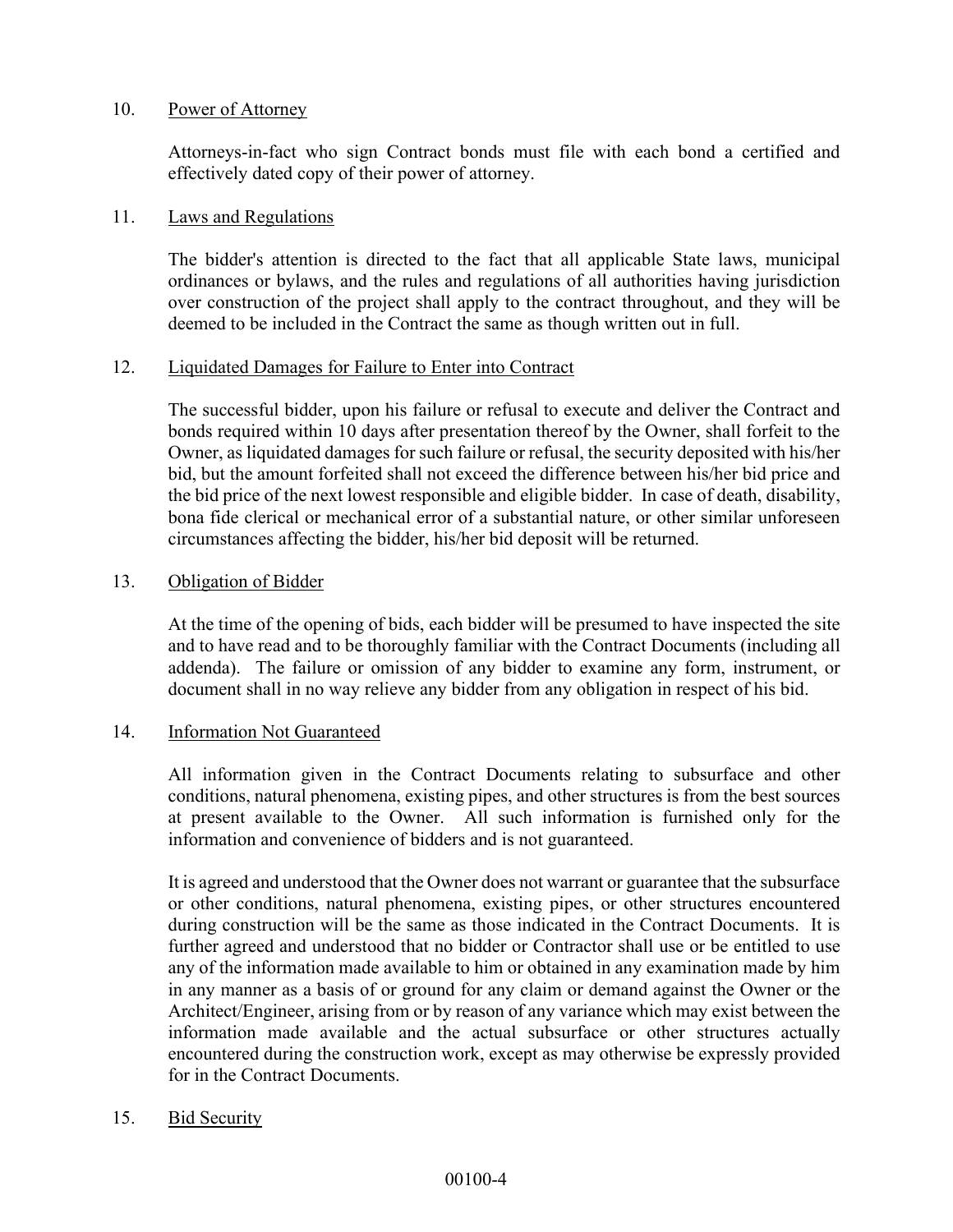Each bid and sub-bid must be accompanied by bid security in the form of a certified check, a bid bond, cash, or a treasurer's or cashier's check, payable to the Owner, in the amount of five (5) percent of the value of the bid. Such security of general bidders will be returned to all except the three lowest responsible and eligible bidders within five days, Saturdays, Sundays, and legal holidays excluded, after the opening of bids, and the remaining securities will be returned promptly after the Owner and the accepted bidder have executed the Contract, or if no notice of intent to award has been presented to the selected contractor within 30 days, Saturdays, Sundays and holidays excluded, after the date of the opening of bids, upon demand of the bidder at any time thereafter.

#### 16. Right to Reject Bid

The Owner reserves the right to waive any informalities in bids and to reject any and all bids, should the Owner deem it to be in the public interest to do so.

The Owner may also reject bids which in its sole judgment are either incomplete, conditional, obscure or not responsive or which contain additions not called for, erasures not properly initialed, alterations, or similar irregularities.

#### 17. Time for Completion

The successful general bidder must agree to commence work within ten (10) days or as otherwise agreed upon in writing by the Town of Provincetown; of the date of the Notice to Proceed and to fully complete the project within the time limit stated in Section 00300, FORM OF GENERAL BID.

#### 18. Comparison of Bids

Bids will be compared on the basis of prices set forth in the bid forms. In the event that there is a discrepancy between the lump sum or unit prices written in words and figures, the prices written in words will govern.

#### 19. Award of Contract

The Contract will be awarded to "the lowest responsible and eligible bidder" pursuant to General Laws Chapter 30, Section 39M, as amended. Such a bidder shall possess the skill, ability and integrity necessary for the faithful performance of the work, shall be able to furnish labor that can work in harmony with all other elements of labor employed, or to be employed, in the work, and shall otherwise comply with all applicable provisions of law. Contract award shall be subject to availability of an appropriation for funding.

#### 20. Statutes Regulating Competitive Bidding

Any bid which does not comply with the provisions of Massachusetts General Laws Chapter 30, Section 39M, as amended, need not be accepted and the Owner may reject every such bid.

21. Wage Rates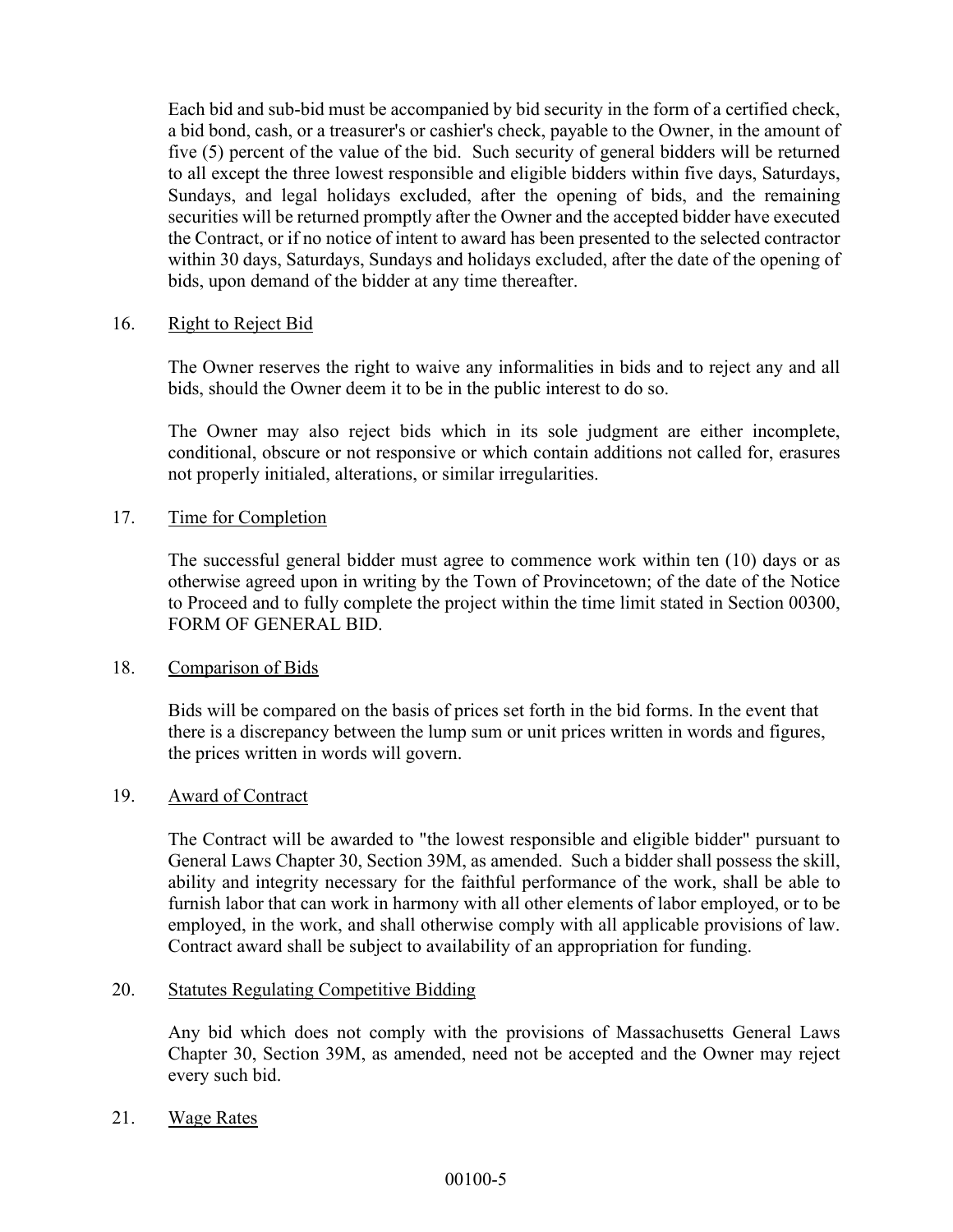Prevailing Wage Rates as determined by the Commissioner of Department of Labor and Workforce Development under the provision of the Massachusetts General Laws, Chapter 149, Section 26 to 27G, as amended, apply to this project. It is the responsibility of the bidder, before bid opening, to request any additional information on Prevailing Wage Rates for those tradespeople who may be employed for the proposed work under this contract.

#### 22. Contractor Records

The Contractor shall comply with the provisions of Massachusetts General Laws, Chapter 30, Section 39R concerning Contractor records.

#### 23. INSURANCE

The Contractor shall carry and continuously maintain until completion of the Contract, insurance as specified in Agreement and in such form as shall protect him performing work covered by this Contract, and the Town of Provincetown and its employees, agents and officials, from all claims and liability for damages for bodily injury, including accidental death, and for property damage, which may arise from operations under this Contract. The Town shall be named as an additional insured. The Contractor covenants and agrees to hold the Town and its employees, agents and officials harmless from loss or damage due to claims for bodily injury or death and/or property damage arising from, or in connection with, operations under this Contract.

#### 25. PROJECT MANAGER

The Owner may utilize the services of a project manager, whose duties shall be as set forth in an Agreement for Project Manager Services.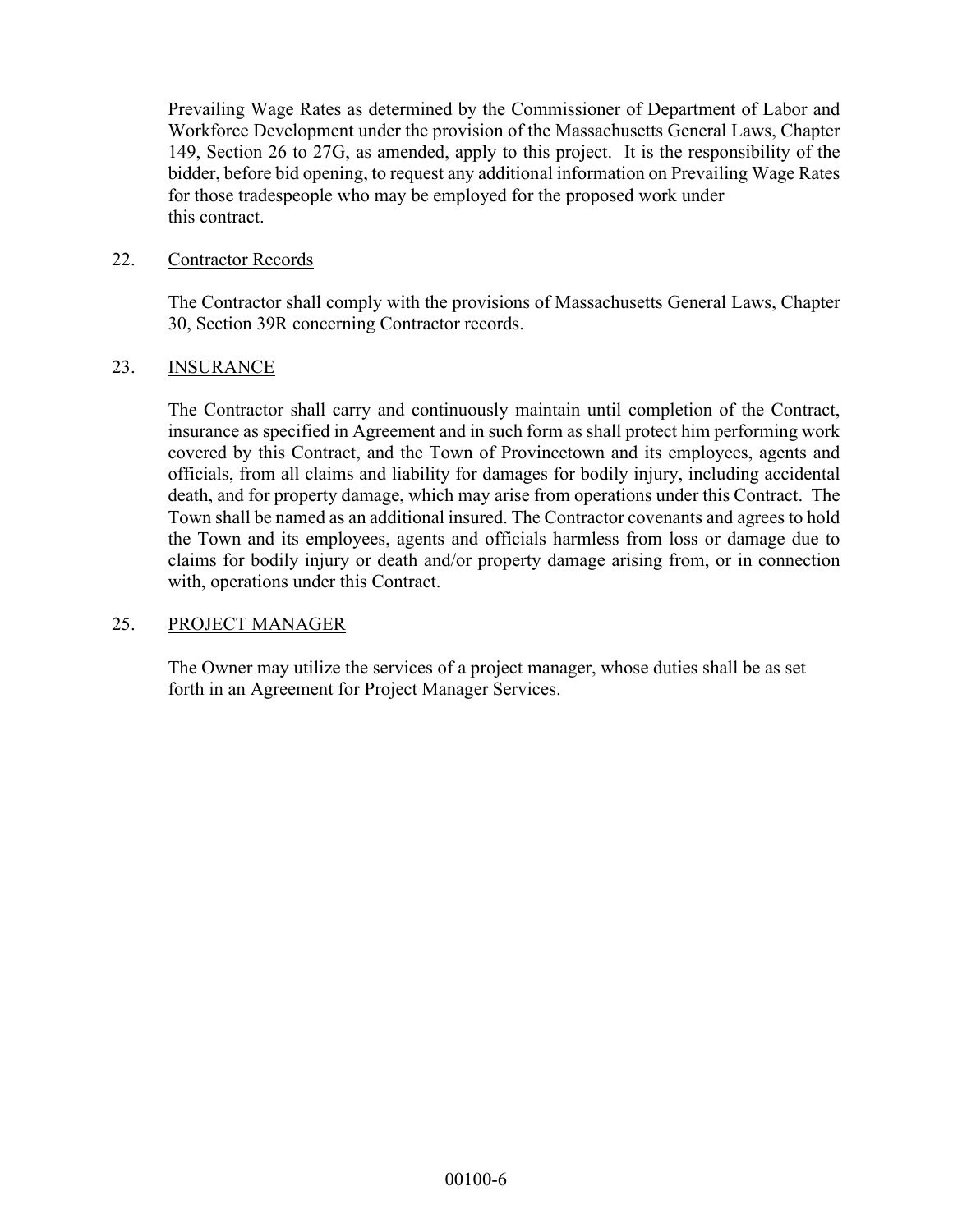#### FORM OF GENERAL BID

| Bid of              | (hereinafter called "Bidder")*                                       |
|---------------------|----------------------------------------------------------------------|
|                     | a corporation, organized and existing under the laws of the state of |
|                     | a partnership                                                        |
|                     | a joint venture                                                      |
|                     | an individual<br>doing business as                                   |
| To the City/Town of | , Massachusetts (hereinafter called "Owner").                        |

Gentlemen:

\_\_\_\_\_\_\_\_\_\_\_\_\_\_\_\_\_\_\_\_

A) The undersigned Bidder, in compliance with your invitation for bids for the project known as **Macmillan Pier – Fender Pile Replacement** having examined the plans and specifications and related documents and the site of the proposed work, and being familiar with all of the conditions surrounding the construction of the proposed project including the availability of materials and labor, hereby proposes to furnish all labor, materials, and supplies, and to construct the project in accordance with the contract documents and the plans and specifications within the time set forth below, and at the prices stated below. These prices are to cover all expenses incurred in performing the work required under the contract documents, of which this bid is a part.

The Bidder hereby agrees to commence work on or before the date to be specified in written "Notice to Proceed" of the Owner, and to fully complete the project before May 1, 2022 unless otherwise stated in writing by the Town of Provincetown. The Bidder further agrees to pay as liquidated damages the sum of two-hundred (\$ 200) Dollars for each consecutive calendar day thereafter that the work is not complete as provided in the contract.

|  |  |  | *Specify corporation, partnership or individual as applicable. |
|--|--|--|----------------------------------------------------------------|
|  |  |  |                                                                |

B) Bidder acknowledges receipt of and this bid includes the following addenda:

| No. | Dated: | No. | Dated. |
|-----|--------|-----|--------|
|     |        |     |        |
| No. | Dated: | No. | Dated: |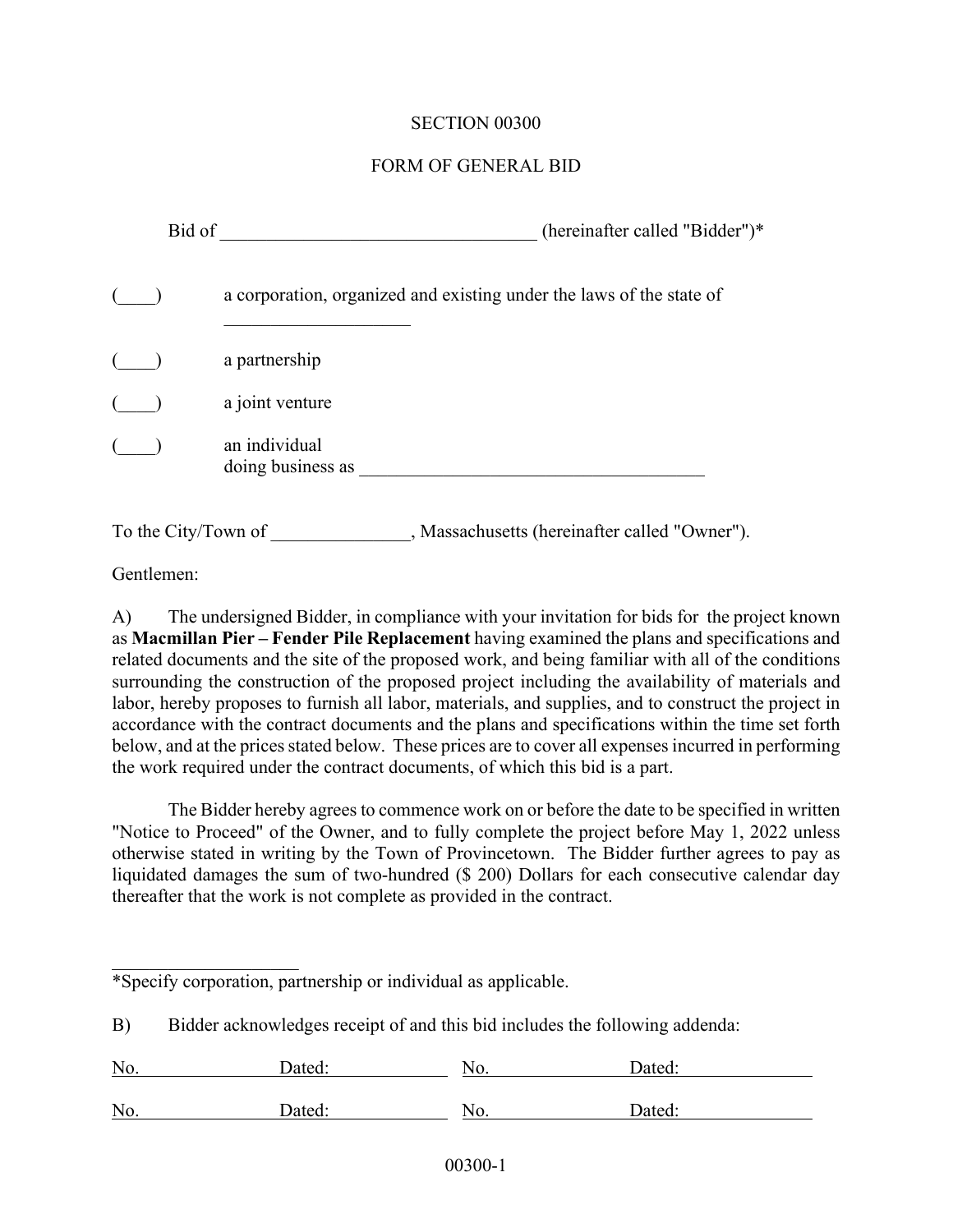C) The Bidder agrees to perform the bid work described in the specifications and shown on the plans for the following contract price:  $\$ 

## BASE BID

| <b>Brief Description of Item</b> | Est.<br>Quant. | Unit | Rate | <b>Total Amount in words</b>                                                                                                         | <b>Total Amount</b><br>in figures |
|----------------------------------|----------------|------|------|--------------------------------------------------------------------------------------------------------------------------------------|-----------------------------------|
| Mobilization 02000-1             | $\mathbf{1}$   | LS   |      | $\overline{\phantom{a}}$ dollars $\overline{\phantom{a}}$ \$                                                                         |                                   |
|                                  |                |      |      | and<br>cents                                                                                                                         |                                   |
| Site Preparation 02000-2         | $\mathbf{1}$   | LS   |      | dollars \$<br><u> 1989 - Johann Stoff, deutscher Stoffen und der Stoffen und der Stoffen und der Stoffen und der Stoffen und der</u> |                                   |
|                                  |                |      |      | and cents                                                                                                                            |                                   |
| Fender Piles 02317-1             | 52             | EA   |      | dollars \$                                                                                                                           |                                   |
|                                  |                |      |      | and cents                                                                                                                            |                                   |
| Composite Fender Piles 02455-1   | 14             | EA   |      | dollars \$<br><u> 1989 - Jan Sterlinger van die Sterlinge van die Sterlinge van die Sterlinge van die Sterlinge van die Sterlin</u>  |                                   |
|                                  |                |      |      | and_____________________cents                                                                                                        |                                   |
| New Ladders 05600-1              | 3              | EA   |      | $dollars$ \$                                                                                                                         |                                   |
|                                  |                |      |      | and____________________cents                                                                                                         |                                   |
| Reconnect Ladders 05600-2        | $\overline{2}$ | EA   |      | dollars \$                                                                                                                           |                                   |
|                                  |                |      |      | and cents                                                                                                                            |                                   |
| Pile Guide Repair 05600-3        | $\overline{4}$ | EA   |      | dollars \$                                                                                                                           |                                   |
|                                  |                |      |      | and cents                                                                                                                            |                                   |
| New Wales/Chokes 06130-1         | 55             | LF   |      | $dollars$ \$                                                                                                                         |                                   |
|                                  |                |      |      | and cents                                                                                                                            |                                   |
| New Curb 06130-2                 | 92             | LF   |      | $dollars$ \$                                                                                                                         |                                   |
|                                  |                |      |      | and cents                                                                                                                            |                                   |
|                                  |                |      |      |                                                                                                                                      |                                   |
|                                  |                |      |      |                                                                                                                                      |                                   |
| <b>TOTAL BID BASE PRICE:</b>     |                |      |      |                                                                                                                                      | $\mathbb S$                       |

## **TOTAL BASE BID PRICE WRITTEN IN WORDS:**

\_\_\_\_\_\_\_\_\_\_\_\_\_\_\_\_\_\_\_\_\_\_\_\_\_\_\_\_\_\_\_\_\_\_\_\_\_\_\_\_\_\_\_\_\_\_\_\_\_\_\_\_\_\_\_\_\_\_\_\_\_\_\_\_\_\_\_ DOLLARS

\_\_\_\_\_\_\_\_\_\_\_\_\_\_\_\_\_\_\_\_\_\_\_\_\_\_\_\_\_\_\_\_\_\_\_\_\_\_\_\_\_\_\_\_\_\_\_\_\_\_\_\_\_\_\_\_\_\_\_\_\_\_\_\_\_\_\_CENTS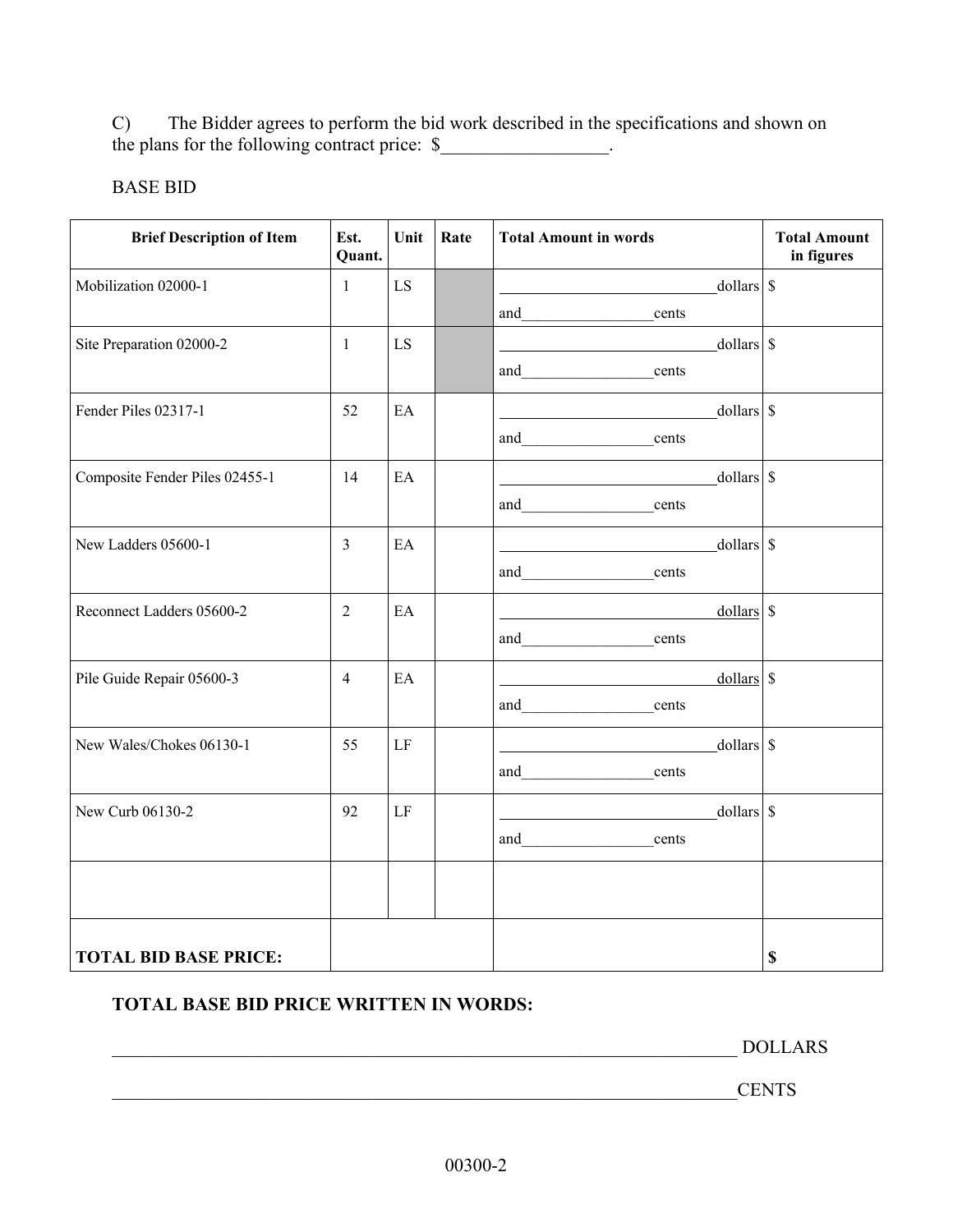The above unit prices shall include all labor, materials, bailing, shoring, removal, overhead, profit, insurance, etc., to cover the finished work of the several kinds called for.

The Bidder understands that all bids for this project are subject to the applicable bidding laws of the Commonwealth of Massachusetts, including General Laws Chapter 149 and Chapter 30, Section 39M, as amended.

The Bidder understands that the Owner reserves the right to reject any or all bids and to waive any informalities in the bidding.

The Bidder agrees that this bid shall be good and may not be withdrawn for a period of 30 days, Saturdays, Sundays and legal holidays excluded, after the opening of bids.

Within 10 days of receipt of the written notice of acceptance of this bid, the Bidder will execute the formal Agreement set forth in Section 00500 CONTRACT.

Bid security is attached in the sum of five percent (5%) of the total bid in accordance with the conditions of Section 00100 INSTRUCTIONS TO BIDDERS. The bid security may become the property of the Owner in the event the contract and bond are not executed within the time set forth above.

The selected Contractor shall furnish a performance bond and a payment bond in an amount at least equal to one hundred percent (100%) of the contract price in accordance with Section 00610 PERFORMANCE BOND, Section 00620 PAYMENT BOND, and as stipulated in the contract.

The undersigned offers the following information as evidence of his qualifications to perform the work as bid upon according to all the requirements of the plans and specifications.

- 1. Have been in business under present name for years.
- 2. The names and addresses of all persons interested in the bid (if made by a partnership or corporation) as principals, are as follows:

 $\_$  , and the set of the set of the set of the set of the set of the set of the set of the set of the set of the set of the set of the set of the set of the set of the set of the set of the set of the set of the set of th \_\_\_\_\_\_\_\_\_\_\_\_\_\_\_\_\_\_\_\_\_\_\_\_\_\_\_\_\_\_\_\_\_\_\_\_\_\_\_\_\_\_\_\_\_\_\_\_\_\_\_\_\_\_\_

 $\_$  , and the set of the set of the set of the set of the set of the set of the set of the set of the set of the set of the set of the set of the set of the set of the set of the set of the set of the set of the set of th  $\_$  , and the set of the set of the set of the set of the set of the set of the set of the set of the set of the set of the set of the set of the set of the set of the set of the set of the set of the set of the set of th  $\_$  , and the set of the set of the set of the set of the set of the set of the set of the set of the set of the set of the set of the set of the set of the set of the set of the set of the set of the set of the set of th

(attach supplementary list if necessary)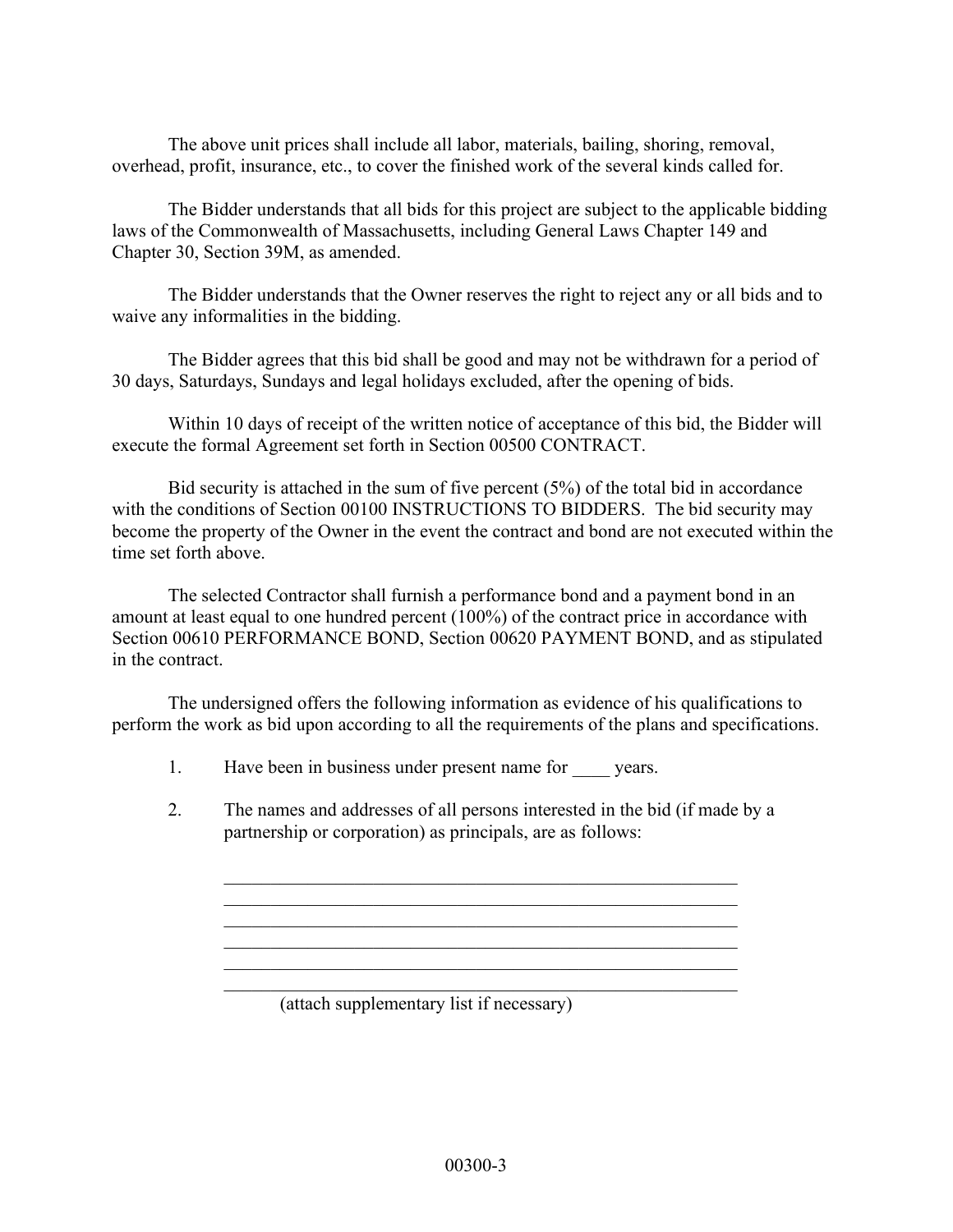The bidder is requested to state below what work of a similar character to that included in the proposed contract he has done, and give references that will enable the Owner to judge his experience, skill and business stan  $3.$ supplementary page if necessary).

| Completion<br>Date | Project<br>Name | Contract<br>Amount                                           | Design<br>Engineer | Reference<br>Name | Telephone<br>$N$ o. |
|--------------------|-----------------|--------------------------------------------------------------|--------------------|-------------------|---------------------|
|                    |                 | a.                                                           |                    |                   |                     |
|                    |                 | b.                                                           |                    |                   |                     |
| $c_{\cdot}$        |                 | <u> 1980 - Jan Barbara, margaretar margaretar (h. 1980).</u> |                    |                   |                     |
|                    |                 | d. $\qquad \qquad$                                           |                    |                   |                     |
|                    |                 | e.                                                           |                    |                   |                     |
| f.                 |                 |                                                              |                    |                   |                     |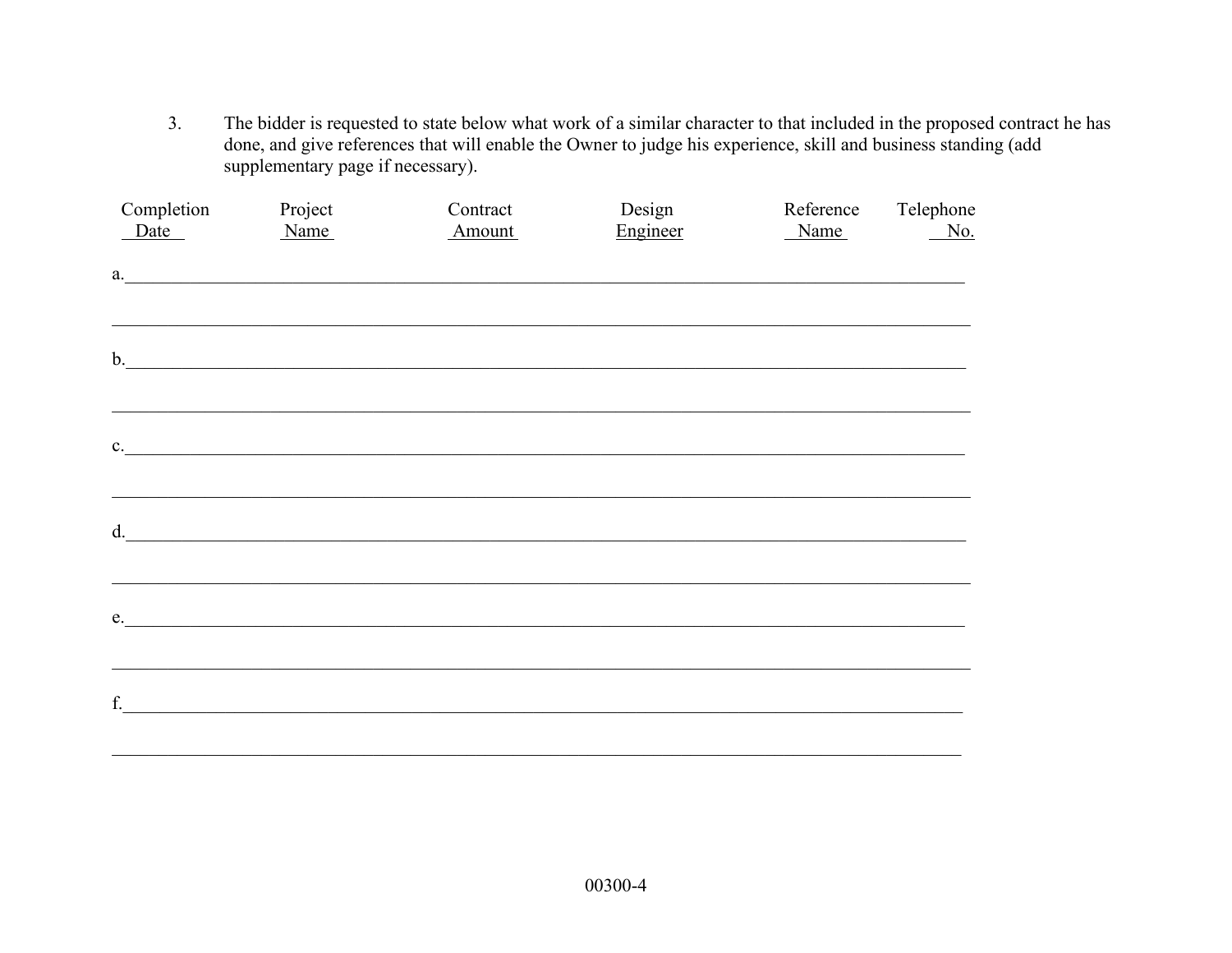Bank reference (Name) \_\_\_\_\_\_\_\_\_\_\_\_\_\_\_\_\_\_\_\_\_\_\_\_\_\_\_\_\_\_\_\_\_\_\_\_\_\_\_\_ (Bank) \_\_\_\_\_\_\_\_\_\_\_\_\_\_\_\_\_\_\_\_\_\_\_\_\_\_\_\_\_\_\_\_\_\_\_\_\_\_\_\_ (Address) \_\_\_\_\_\_\_\_\_\_\_\_\_\_\_\_\_\_\_\_\_\_\_\_\_\_\_\_\_\_\_\_\_\_\_\_\_\_\_\_

(Telephone No.)

Pursuant to G.L. c.62C, §49A, I certify hereby in writing, under penalties of perjury, that the within named Bidder/Contractor has complied with all laws of the commonwealth relating to taxes, reporting of employees and contractors, and withholding and remitting of child support.

The undersigned Bidder hereby certifies under penalties of perjury, as follows: (1) that he/she is able to furnish labor that can work in harmony with all other elements of labor employed or to be employed in the work; (2) that all employees to be employed at the worksite will have successfully completed a course in construction safety and health approved by the United States Occupational Safety and Health Administration that is at least 10 hours in duration at the time the employee begins work and who shall furnish documentation of successful completion of said course with the first certified payroll report for each employee; and (3) that all employees to be employed in the work subject to this bid have successfully completed a course in construction safety and health approved by the United States Occupational Safety and Health Administration that is at least 10 hours in duration.

 The undersigned certifies under penalties of perjury that this bid is in all respects bona fide, fair and made without collusion or fraud with any other person. As used in this paragraph the word "person" shall mean any natural person, joint venture, partnership, corporation or other business or legal entity.

 The undersigned bidder hereby certifies, under pains and penalties of perjury, that the foregoing bid is based upon the payment to laborers to be employed on the project of wages in an amount no less that the applicable prevailing wage rates established for the project by the Massachusetts Department of Labor and Workforce Development. The undersigned bidder agrees to indemnify the awarding authority for, from and against any loss, expense, damages, actions or claims, including any expense incurred in connection with any delay or stoppage of the project work arising out of or as a result of  $(1)$  the failure of the said bid to be based upon the payment of the said applicable prevailing wage rates or (2) the failure of the bidder, if selected as the contractor, to pay laborers employed on the project the said applicable prevailing wage rates.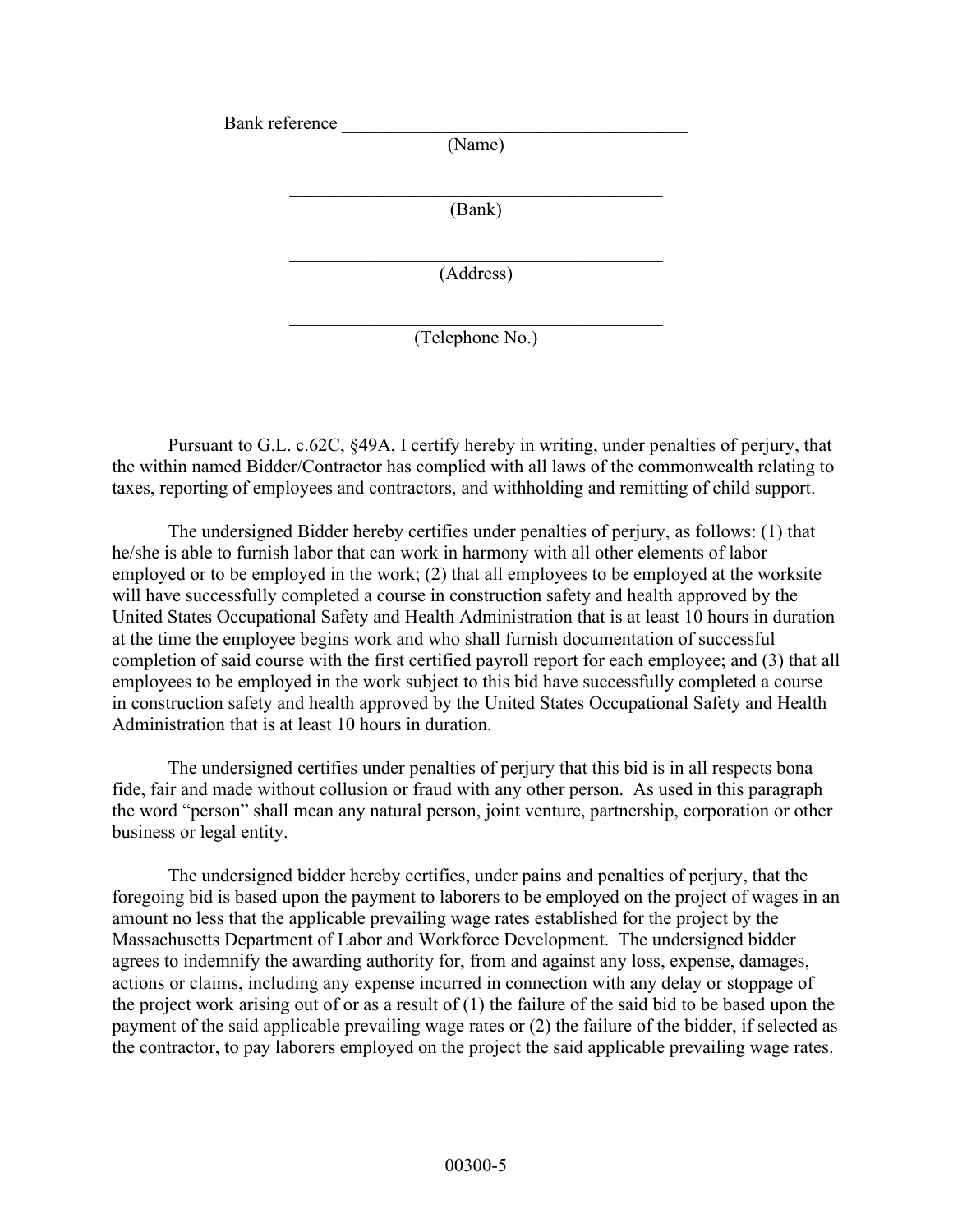Respectfully submitted:

Date: \_\_\_\_\_\_\_\_\_\_\_\_\_\_ By: \_\_\_\_\_\_\_\_\_\_\_\_\_\_\_\_\_\_\_\_\_\_\_\_\_\_\_\_\_

By: <u>(Signature)</u>

 $\mathcal{L}_\text{max}$  and  $\mathcal{L}_\text{max}$  and  $\mathcal{L}_\text{max}$  and  $\mathcal{L}_\text{max}$  and  $\mathcal{L}_\text{max}$  and  $\mathcal{L}_\text{max}$ (Type Name of Bidder)

 $\mathcal{L}_\text{max}$  and  $\mathcal{L}_\text{max}$  and  $\mathcal{L}_\text{max}$  and  $\mathcal{L}_\text{max}$  and  $\mathcal{L}_\text{max}$  and  $\mathcal{L}_\text{max}$ (Title)

(Business Address)

(City and State)

 $\mathcal{L}_\text{max}$  and  $\mathcal{L}_\text{max}$  and  $\mathcal{L}_\text{max}$  and  $\mathcal{L}_\text{max}$  and  $\mathcal{L}_\text{max}$  and  $\mathcal{L}_\text{max}$ (Telephone Number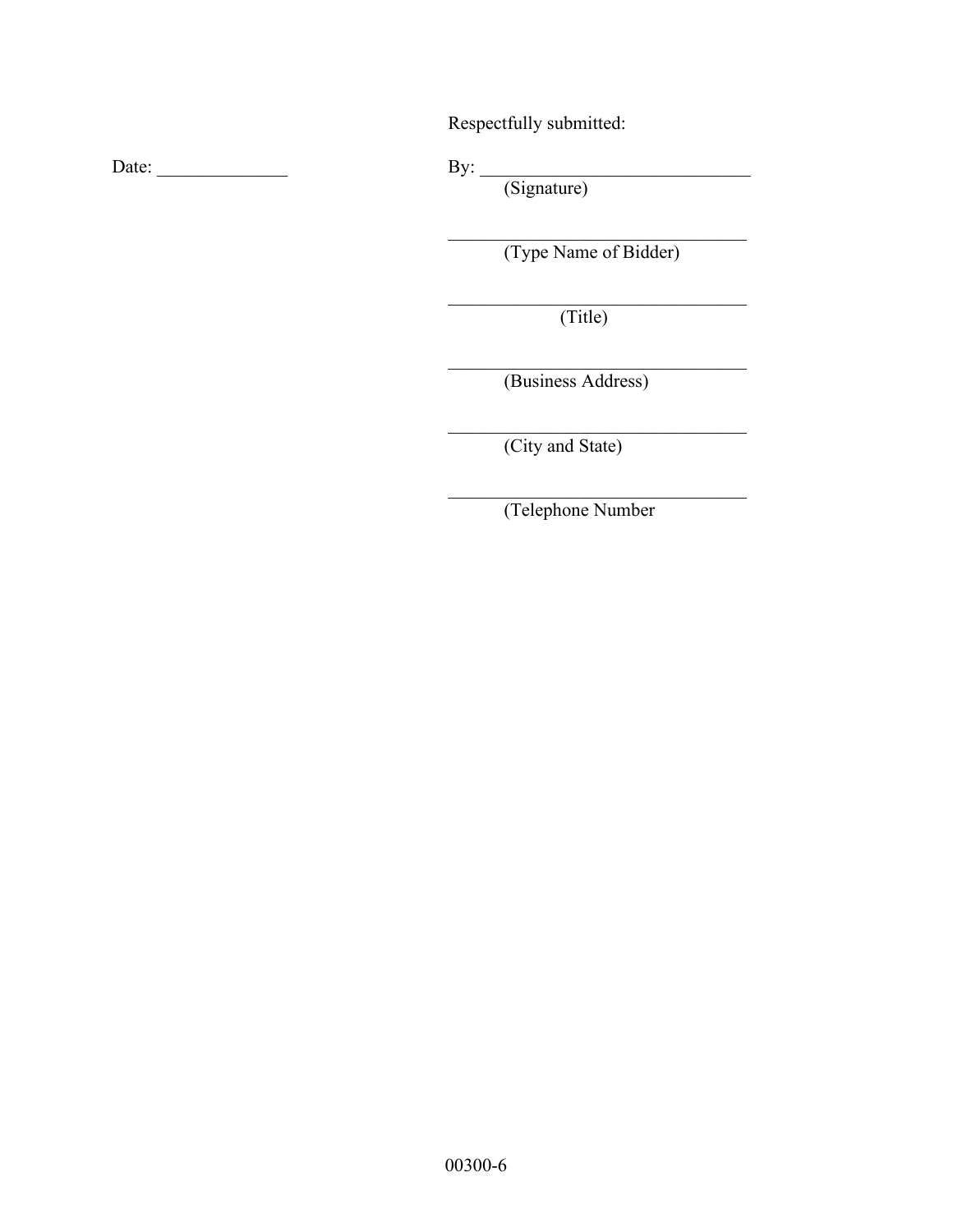## AGREEMENT

| THIS AGREEMENT made this                                                           | day of |               |
|------------------------------------------------------------------------------------|--------|---------------|
|                                                                                    |        | , with a      |
| usual place of business at                                                         |        | , hereinafter |
| called the CONTRACTOR, and the Town of , acting by its , with a                    |        |               |
| usual place of business at Street, MA, Street, Reflectional Association Street, MA |        |               |
| OWNER.                                                                             |        |               |

The CONTRACTOR and the OWNER, for the consideration hereinafter named, agree as follows:

#### 1. Scope of Work

The Contractor shall furnish all labor, materials, equipment and insurance to perform all work required for the project known as the MACMILLAN PIER – FENDER PILE REPLACEMENT Project, in strict accordance with the Contract Documents and all related Drawings and Specifications. The said Documents, Specifications, Drawings, and any GENERAL SUPPLEMENTARY CONDITIONS are incorporated herein by reference and are made a part of this Agreement.

#### 2. Contract Price

 $\overline{\phantom{a}}$  , which is a set of the set of the set of the set of the set of the set of the set of the set of the set of the set of the set of the set of the set of the set of the set of the set of the set of the set of th

The Owner shall pay the Contractor for the performance of this Agreement, subject to additions and deductions provided herein, in current funds, the sum of

## 3. Commencement and Completion of Work and Liquidated Damages

It is agreed that time is of the essence of this Agreement. The Contractor shall commence and prosecute the work under this Agreement upon execution hereof and shall complete the work on or before May 15, 2018; unless otherwise stated in writing by the Town of Provincetown.

- A. Definition of Term: The Term "Substantial completion" shall mean the date certified by the Owner when construction is sufficiently complete, in accordance with the Contract Documents, so the Owner may occupy the project, or designated portion(s) thereof, for the use for which it is intended.
- B. Time as Essential Condition: It is understood and agreed that the commencement of and substantial completion of the work are essential conditions of this Agreement. It is further agreed that time is of the essence for each and every portion of the Contract Documents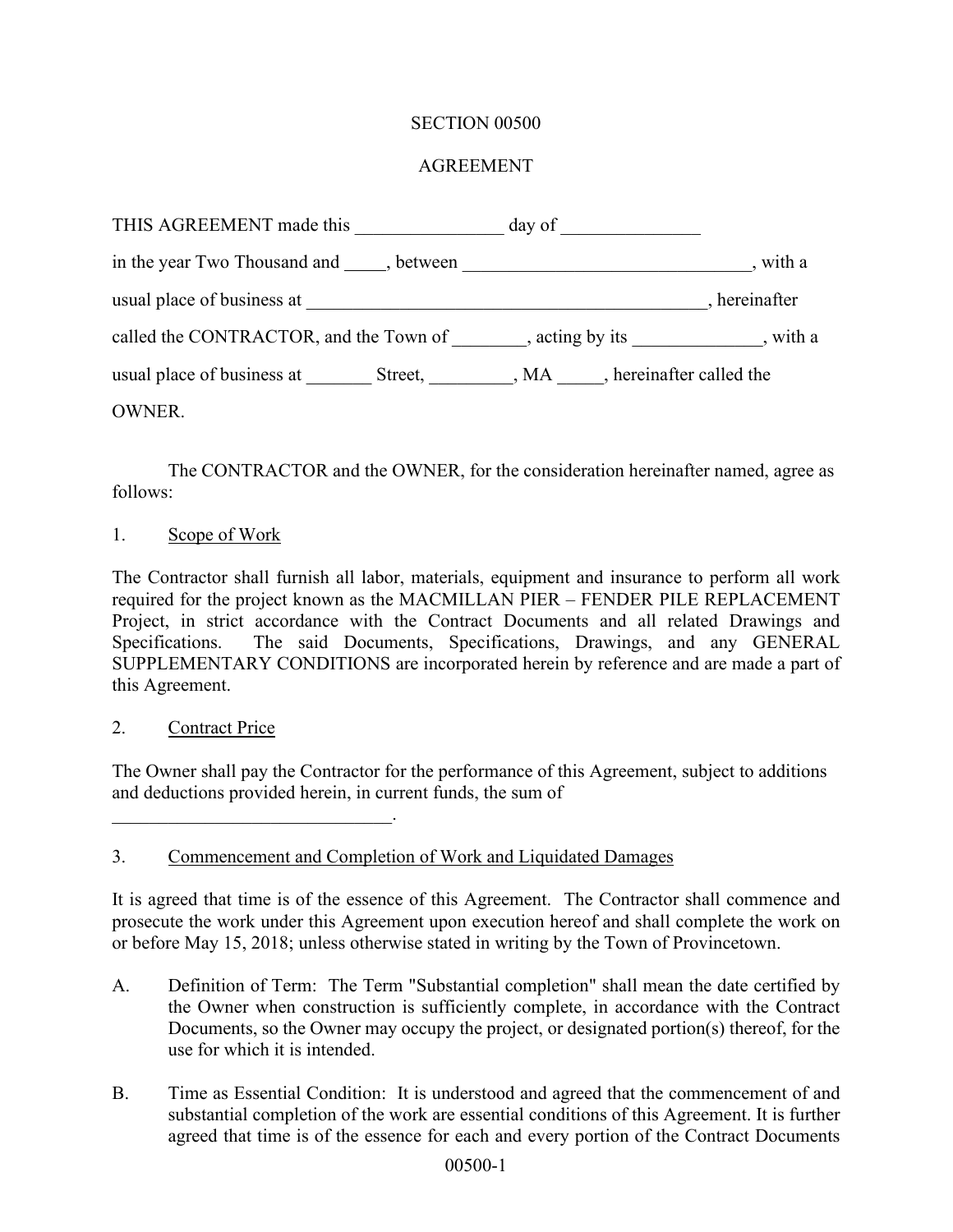wherein a definite and certain length of time is fixed for the performance of any act whatsoever; and where under the Contract Documents any additional time is allowed for the completion of any work, the new time fixed by such extension shall be of the essence of this Agreement. It is understood and agreed that the times for the completion of the work are reasonable, taking into consideration the average climatic range and usual industrial conditions prevailing in this locality.

- C. Progress and Completion: Contractor shall commence work promptly upon execution of this Agreement and shall prosecute and complete the work regularly, diligently and uninterruptedly at such a rate of progress as will insure Substantial Completion within the stipulated number of calendar days.
- D. Liquidated Damages: It is expressly agreed between the Contractor and the Owner that the Contractor will be responsible for all damages which may arise due to the Contractor's failure to substantially complete the work within the above specified time. If the Contractor shall neglect, fail or refuse to complete the work within the specified number of days, or any extension thereof authorized by the Owner, Contractor agrees, as a part of the consideration for the execution of this Contract by the Owner, to pay the Owner the amount specified herein, not as a penalty, but as liquidated damages for such breach of contract as hereinafter set forth, for each and every calendar day, excluding Saturdays, Sundays and legal Holidays, that the Contractor shall be in default of Substantial completion after the date specified in the Agreement. Due to the impracticability and extreme difficulty of fixing and ascertaining the actual damages the Owner would in such event sustain, said amount is agreed to be the amount of damages which the Owner would sustain, and said amount shall be retained from time to time by the Owner from current periodic estimates. The amount of liquidated damages shall be \$200.00 per day.

## 4. Performance of the Work

- A. Direction of the Work: The Contractor shall supervise and direct the Work, using his best skills and attention which shall not be less than such state of skill and attention generally rendered by the contracting profession for projects similar to the Project in scope, difficulty and location. The Contractor shall maintain adequate supervisory personnel at the project site during the performance of the Work. He shall be solely responsible for all construction means, methods, techniques, sequences, and procedures and for coordinating all portions of the Work under the Agreement.
- B. Responsibility for the Work: (1) The Contractor shall be responsible to the Owner for the acts and omissions of his employees, Subcontractors and their agents and employees, and other persons performing any of the Work under a contract with the Contractor. This obligation shall also extend to the presence on the Site of suppliers of materials or equipment, their employees, contractors, and agents engaged in the work.

(2) The Contractor shall not be relieved from his obligations to perform the Work in accordance with the Contract Documents either by the activities or duties of the Owner in its administration of the Agreement, or by inspections, tests or approvals required or performed by persons other than the Contractor.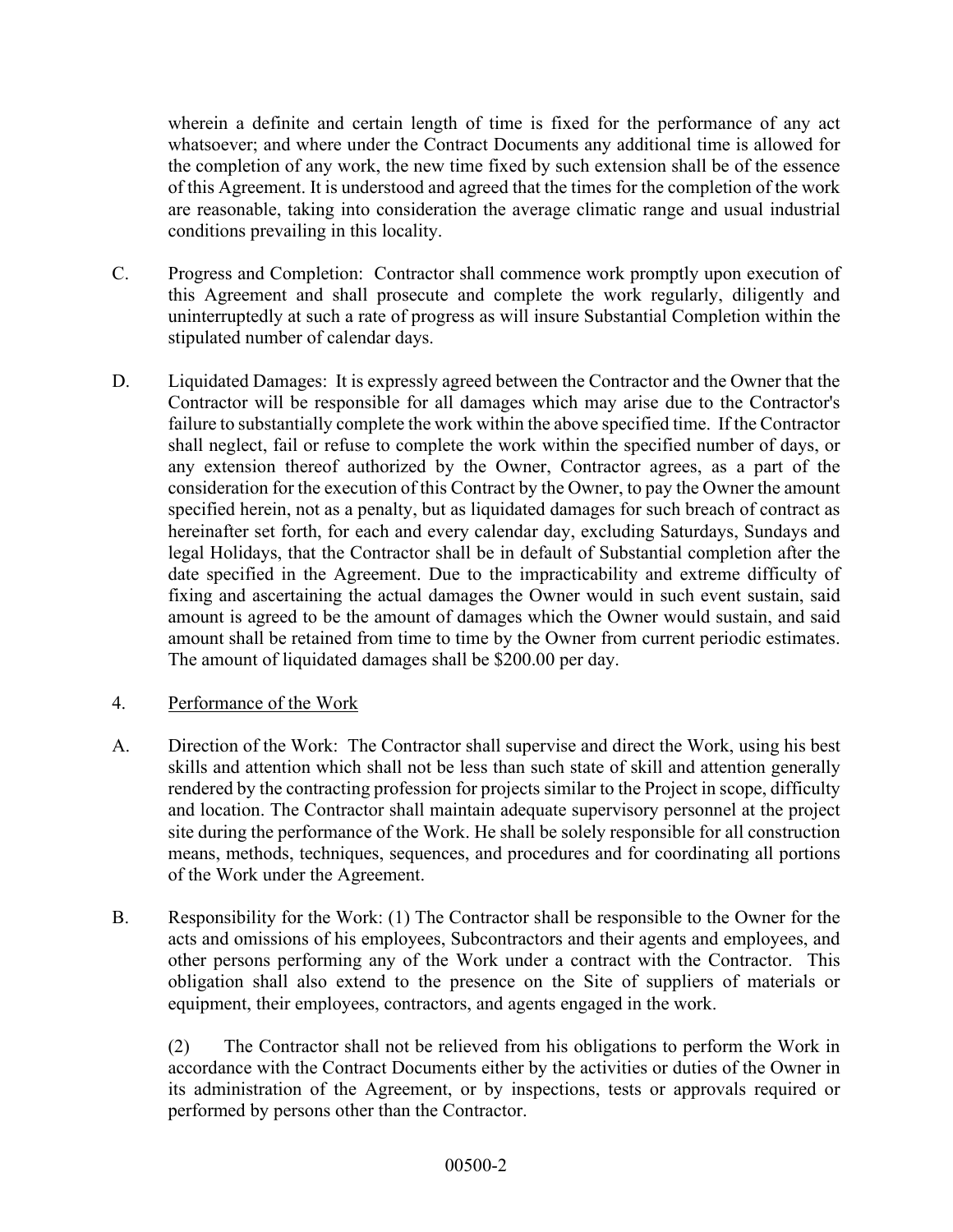- C. Permits and Fees: Unless otherwise expressly provided, the Contractor shall secure and pay for all permits and fees, licenses and inspections necessary for the proper execution and completion of the Work which are customarily secured after execution of the Agreement and which are legally required at the time the bids are received, and the same shall at all times be the property of the Owner and shall be delivered to the Owner upon completion of the Project.
- D. Notices, Compliance with Laws: (1) The Contractor shall give all notices and comply with all federal, state and local laws, ordinances, rules, regulations and lawful orders of any public authority bearing on the performance of the Work. The Contractor shall provide the Owner with reproductions of all permits, licenses and receipts for any fees paid. The Owner represents that it has disclosed to the Contractor all orders and requirements known to the Owner of any public authority particular to this Agreement.

(2) If the Contractor observes that any of the Contract Documents are at variance with applicable laws, statutes, codes and regulations in any respect, he shall promptly notify the Owner in writing, and any necessary changes shall be accomplished by appropriate modification.

(3) If the Contractor performs any Work which he knows or should know is contrary to such laws, ordinances, rules and regulations, and without such notice to the Owner, he shall assume full responsibility therefor and shall bear all costs attributable thereto.

(4) In the performance of the Work, the Contractor shall comply with all applicable federal, state and local laws and regulations including those relating to workplace and employee safety. The Contractor shall notify the Owner immediately of any conditions at the place of the work which violate said laws and regulations and shall take prompt action to correct and eliminate any such violations.

- E. Project Superintendent: The Contractor shall employ a competent superintendent and necessary assistants who shall be in attendance at the Project site at all times during the progress of the Work. The superintendent shall represent the Contractor and all communications given to the superintendent shall be as binding as if given to the Contractor. Important communications shall be confirmed in writing. Other communications shall be so confirmed on written request in each case.
- F. Progress Schedule: The Contractor, immediately after being awarded the Contract, shall prepare and submit for the Owner's information an estimated progress schedule for the Work. The progress schedule shall be related to the entire Project to the extent required by the Contract Documents and shall provide for expeditious and practicable execution of the Work.
- G. Drawings, Specifications and Submittals:

(1) The Contractor shall maintain at the site for the Owner one record copy of all Drawings, Specifications, Addenda, Change Orders and other Modifications, and "As-Built" Drawings and Specifications in good order and marked currently to record all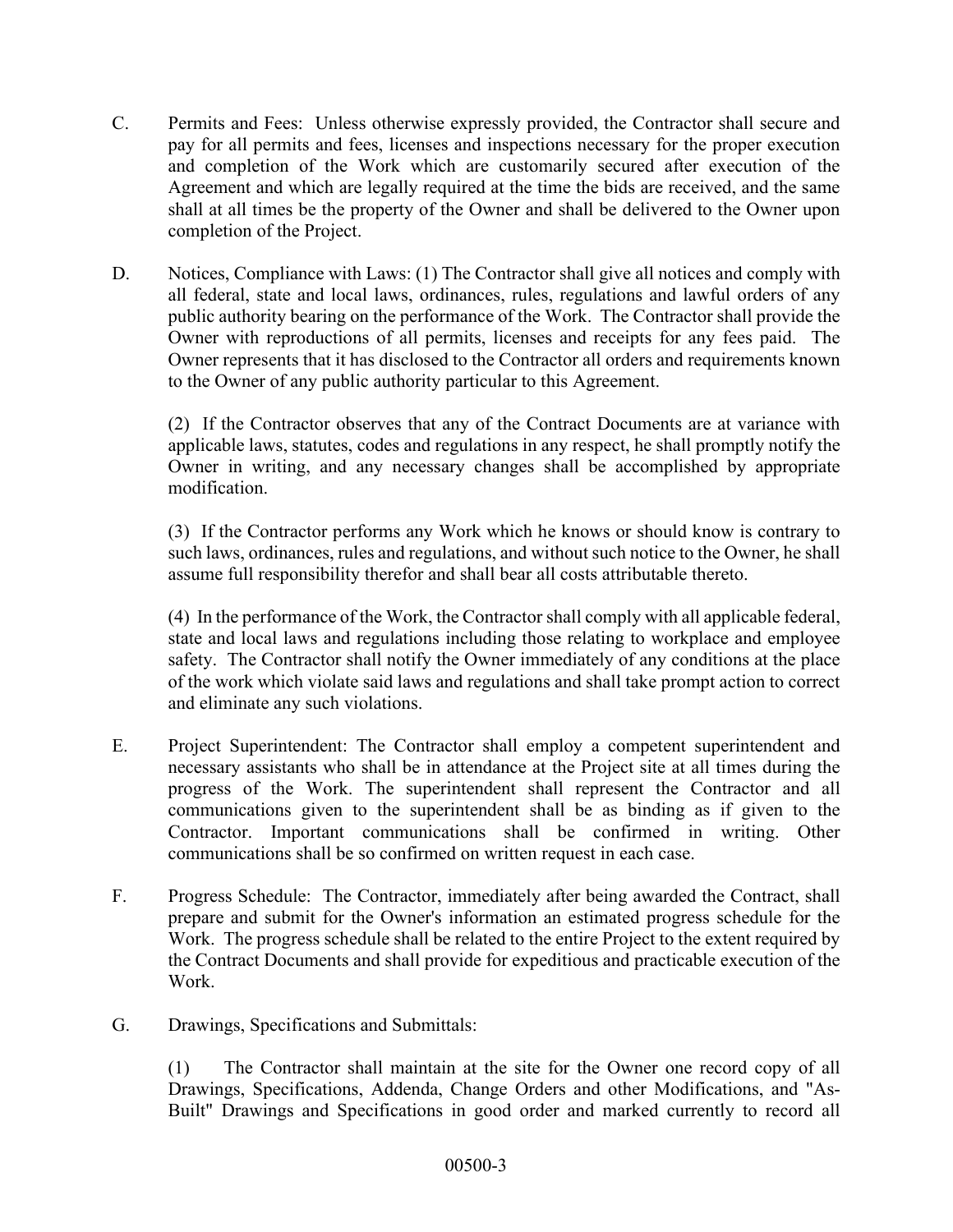changes made during construction, and approved Shop Drawings, Product Data and Samples. These shall be delivered to the Owner upon completion of the Work.

(2) By approving and submitting Shop Drawings, Product Data and Samples, the Contractor represents that he has determined and verified all materials, field measurements, and field construction criteria related thereto, or will do so, and that he has checked and coordinated the information contained within such submittals with the requirements of the Work and of the Contract Documents.

(3) The Contractor shall not be relieved of responsibility for any deviation from the requirements of the Contract Documents by the Owner's approval of Shop Drawings, Product Data or Samples unless the Contractor has specifically informed the Owner in writing of such deviation at the time of submission and the Owner has given written approval to the specific deviation. The Contractor shall not be relieved from responsibility for errors or omissions in the Shop Drawings, Product Data or Samples by the Owner's approval thereof.

(4) The Contractor shall direct specific attention, in writing or on resubmitted Shop Drawings, Product Data or Samples, to revisions other than those requested by the Owner on previous submittals.

(5) No portion of the Work requiring submission of a Shop Drawing, Product Data or Sample shall be commenced until the submittal has been approved by the Owner. All such portions of the Work shall be in accordance with approved submittals.

- H. Protection of the Work and Owner's Property: The Contractor shall at all times safely guard the Owner's property from injury or loss in connection with this Agreement. He shall at all times safely guard and protect his own work, and that of adjacent property from damage. The Contractor shall replace or make good any such damage, loss or injury. The Contractor shall clean the work area and restore it to its original condition upon completion of the work.
- I. Quality of the Work: The Contractor shall perform the work in a good, workmanlike manner. The Contractor hereby guarantees that the entire work constructed by him under the Agreement will meet fully all requirements thereof as to quality of workmanship and materials. The Contractor hereby agrees to make at his own expense any repairs or replacements made necessary by defects in materials or workmanship supplied to him that become evident within one (1) year after the date of the final payment, and to restore to full compliance with the requirements set forth herein any part of the work constructed hereunder, which during said one (1) year period is found to be deficient with respect to any provisions of the Contract Documents. The Contractor also agrees to hold the Owner harmless from claims of any kind arising from damage due to said defects. The Contractor shall make all repairs and replacements promptly upon receipt of written orders for same from the Owner. If the Contractor fails to make the repairs and replacements promptly, the Owner may do the work and the Contractor shall be liable to the Owner for the cost thereof.
- J. Warranty: The Contractor guarantees to Owner that all materials incorporated into the work will be new unless otherwise specified or agreed. Prior to final payment, the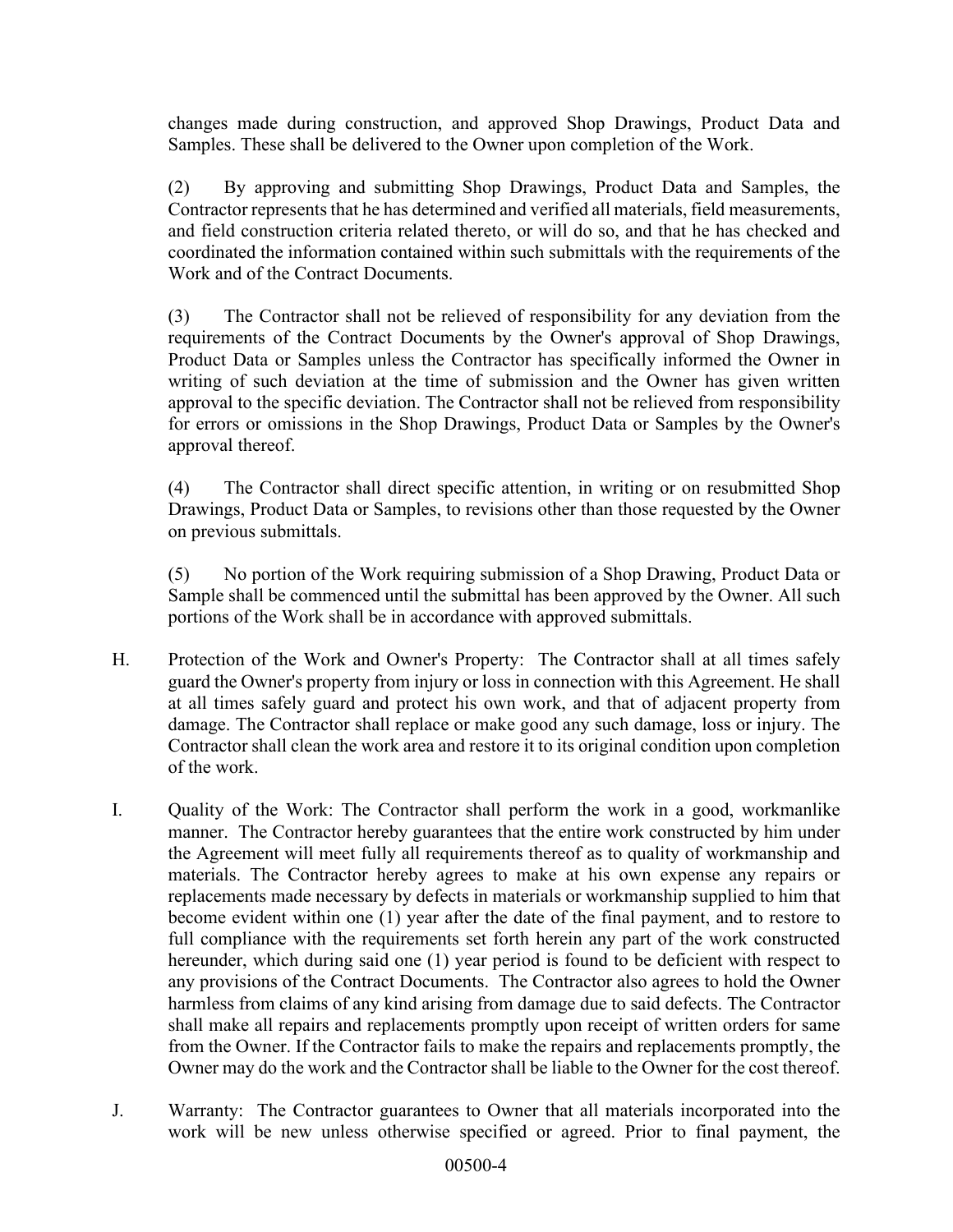Contractor shall deliver to the Owner all manufacturers' warranties, together with such endorsements or assignments as are necessary to ensure to the Owner the full rights and benefits of such warranties.

#### 5. Affirmative Action/Equal Employment Opportunity

The Contractor is directed to comply with all applicable State Laws, Ordinances, Bylaws, and rules and regulations regarding affirmative action/equal employment opportunity requirements. Failure of the Contractor to comply with any such law, rule or regulation shall constitute grounds for the Owner to terminate the Agreement.

#### 6. Site Information Not Guaranteed; Contractor's Investigation

All information given in the Contract Documents relating to subsurface and other conditions, natural phenomena, existing pipes, and other structures is from the best sources at present available to the Owner. All such information is furnished only for the information and convenience of the Contractor and is not guaranteed.

It is agreed and understood that the Owner does not warrant or guarantee that the subsurface or other conditions, natural phenomena, existing pipes, or other structures encountered during construction will be the same as those indicated in the Contract Documents.

Contractor has familiarized himself with the nature and extent of the Contract Documents, work, locality, and with all local conditions and federal, state, and local laws, rules, ordinances, and regulations that in any manner may affect costs, progress, or performance of the work. Contractor has made, or has caused to be made, examinations, investigations, and tests and studies of such reports and related data in addition to those referred to in the paragraph above as he deems necessary for the performance of the work at the Contract Price, within the Contract Time, and in accordance with the other Terms and Conditions of the Contract Documents; and no additional examinations, tests, investigations, reports, and similar data are or will be required by the Contractor for such purposes.

Contractor has correlated the results of all such observations, examinations, investigations, tests, reports, and data with the Contract Documents. Contractor has given the Owner written notice of all conflicts, errors, or discrepancies that he has discovered in the Contract Documents, and the resolution thereof by the Owner is acceptable to the Contractor.

It is further agreed and understood that the Contractor shall not use or be entitled to use any of the information made available to him or obtained in any examination made by him in any manner as a basis of or ground for any claim or demand against the Owner, arising from or by reason of any variance which may exist between the information made available and the actual subsurface conditions or other conditions or structures actually encountered during the construction work, except as may otherwise be expressly provided for in the Contract Documents.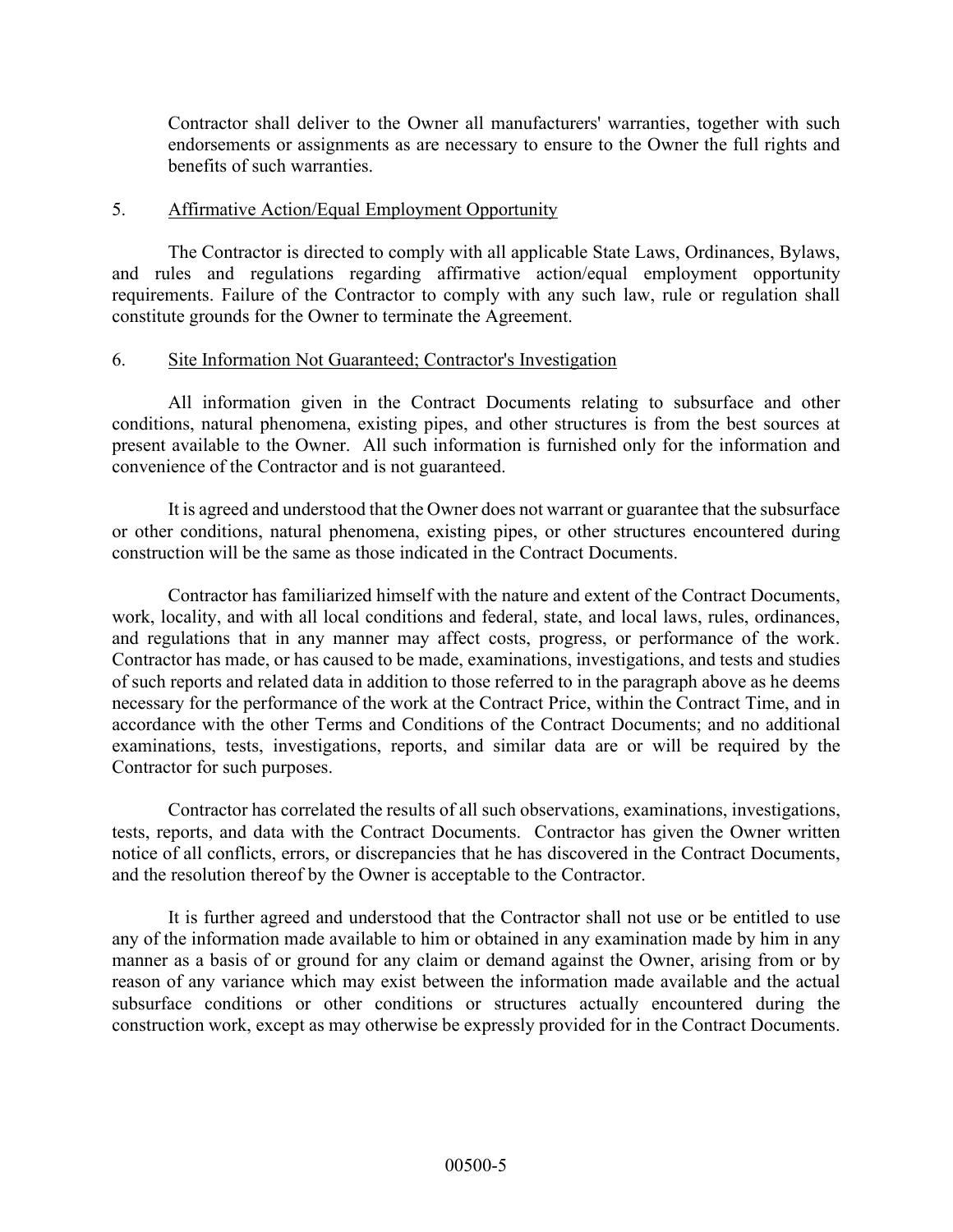### 7. Project Architect or Engineer

There is a project Engineer for this project who is Rex McKinsey, Harbormaster, Provincetown Town Hall. Except as otherwise indicated in the Contract Documents, the Engineer shall be a representative of the Owner and the Contractor shall direct all communications, questions and comments on the work and the performance thereof to the Engineer. Except as otherwise provided, the Engineer shall have all the authority of the Owner set forth in the Contract Documents. In general, the Engineer shall have the authority to review the performance of the work, reject work which is defective or otherwise does not comply with the Contract Documents and to order the Contractor to remedy defective work and take such actions which are necessary to make the work conform to the Contract Documents.

#### 8. Wage Rates

Prevailing Wage Rates as determined by the Commissioner of the Department of Labor and Workforce Development under the provisions of Massachusetts General Laws, Chapter 149, Section 26 to 27G, as amended, apply to this project. It is the responsibility of the Contractor to provide the Town with certified payrolls and to comply with all requirements of the above-cited statutes.

The schedules of prevailing wage rates are included in the Contract Documents.

#### 9. Payments to the Contractor

Within fifteen (15) days after receipt from the Contractor of a proper and satisfactory periodic estimate requesting payment of the amount due for the preceding month, the Owner shall have fifteen (15) days to make payment for:

- A. The work performed during the preceding month.
- B. The materials not incorporated in the Work but delivered and suitably stored at the site (or at some location agreed upon in writing) to which the Contractor has title, or to which a Subcontractor has title and has authorized the Contractor to transfer title to the Owner.
- C. Less the following retention items:
	- 1. A retention based on an estimate of the fair value of the Owner's claims against the Contractor.
	- 2. A retention for direct payments to Subcontractors, if any, based on demands for same in accordance with the provisions of Section 39F of Chapter 30 of the General Laws.
	- 3. A retention not exceeding five percent (5%) of the approved amount of the periodic payment.
- D. After the receipt of a periodic estimate requesting final payment and within sixty-five (65) days after the Contractor fully completes the Work, or substantially completes the Work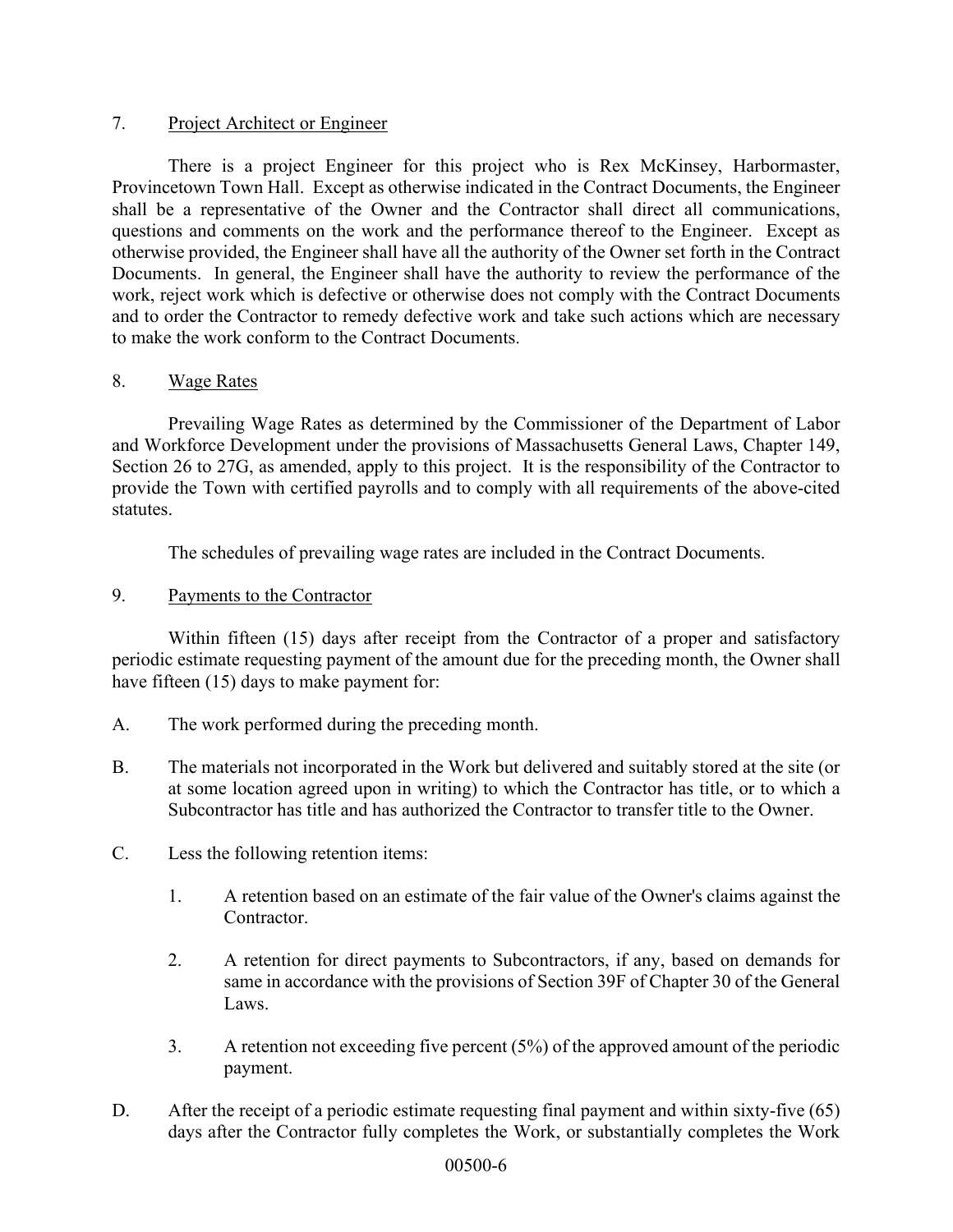so that the value of the Work remaining to be done is, on the estimate of the Owner, less than 1% of the original Contract Price, or substantially completes the Work and the Owner takes possession or occupancy, whichever occurs first, the Owner shall pay the Contractor the entire balance due on the Contract less:

- 1. A retention based on an estimate of the fair value of the Owner's claims against the Contractor and of the cost of completing the incomplete and unsatisfactory items of work.
- 2. A retention for direct payments to Subcontractors, if any, based on demands of same in accordance with the provisions of Section 39F of Chapter 30 of the General Laws, or based on the record of payments by the Contractor to the Subcontractors under this Contract if such record of payment indicates that the Contractor has not paid Subcontractors as provided in Section 39F of Chapter 30 of the General Laws.

If the Owner fails to make payment as herein provided, there shall be added to each such payment, daily interest at the rate of 3 percentage points above the rediscount rate than charged by the Federal Reserve Bank of Boston, commencing on the first day after said payment is due, and continuing until the payment is delivered or mailed to the Contractor; provided that no interest shall be due, in any event, on the amount of a periodic estimate for final payment until fifteen (15) days after receipt of such a periodic estimate by the Owner as provided in the first paragraph of this Article. The Contractor agrees to pay to each subcontractor a portion of any such interest paid in accordance with the amount due each subcontractor.

The Owner may make changes in any periodic estimate submitted by the Contractor and the payment due on said periodic estimate shall be computed in accordance with the changes so made, and such changes and any requirements for a corrected periodic estimate shall not affect the due date for the periodic payment or the date for the commencement of interest charges on the amount of the periodic payment computed in accordance with the changes made, as provided herein; provided further, that the Owner may, within seven (7) days after receipt, return to the Contractor for correction, any periodic estimate which is not in acceptable form or which contains computations not arithmetically correct, and in that event, the date of receipt of such periodic estimate shall be the date of receipt of the corrected periodic

estimate in proper form and with arithmetically correct computations. The date of receipt of a periodic estimate received on a Saturday shall be the first working day thereafter.

- E. Changes in the Work: No changes in the work covered by the approved Contract Documents shall be made without prior written approval of the Owner. Charges or credits for the work covered by the approved change shall be determined by one or more, or a combination of the following methods:
	- (a) Unit bid prices previously approved.
	- (b) An agreed lump sum.
	- (c) The actual cost of:
	- (1) Labor.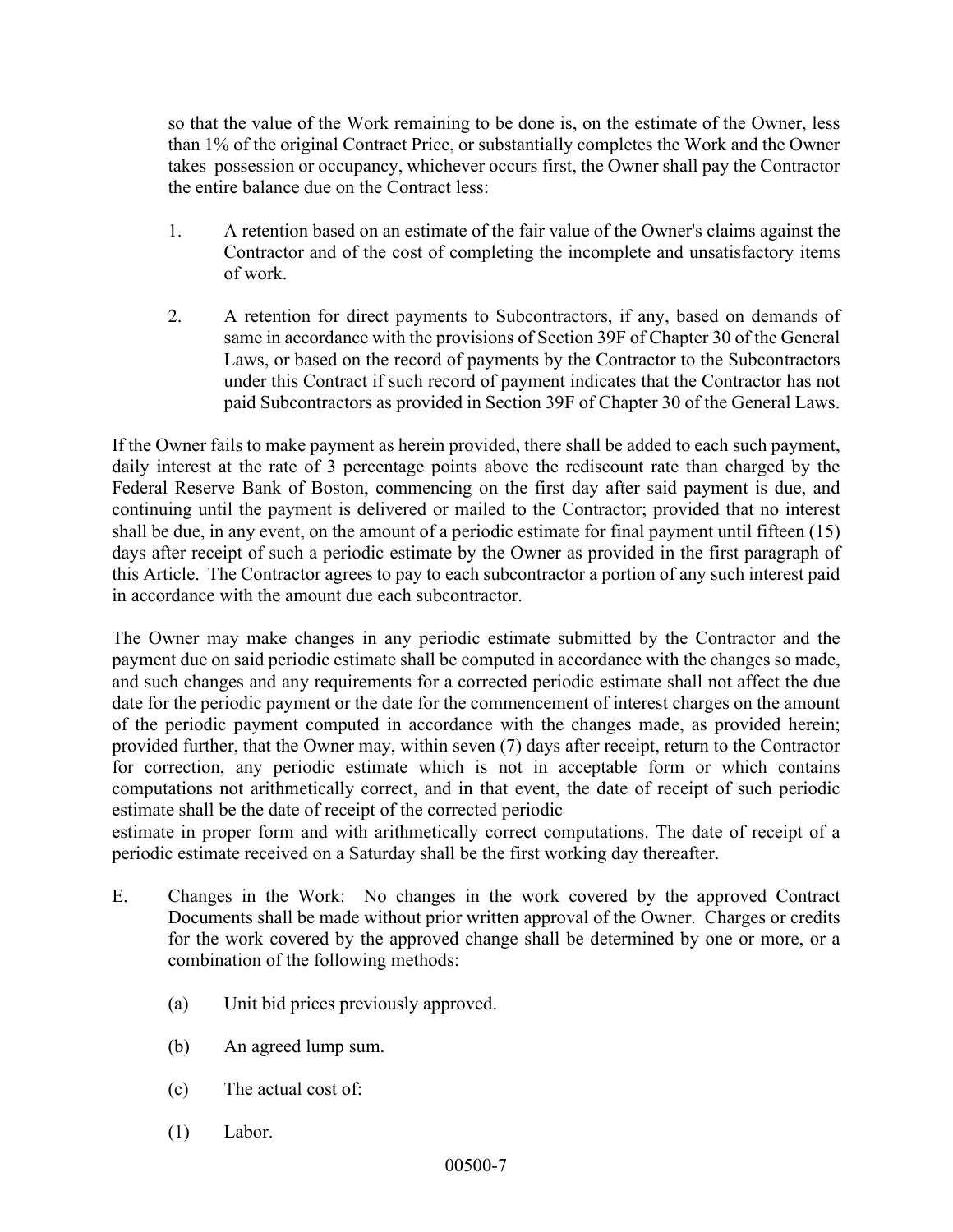- (2) Materials entering permanently into the work.
- (3) The ownership or rental cost of construction equipment during the time of use on the extra work.
- (4) Power and consumable supplies for the operation of power equipment.
- (5) Wages to be paid.

To the cost under (c) there shall be added a fixed fee to be agreed upon but not to exceed fifteen percent (15%) of the actual cost of work. The fee shall be compensation to cover the cost of supervision, overhead, bond, profit and any other general expenses.

F. Claims for Additional Costs: If the Contractor wishes to make a claim for an increase in the Contract Sum, he shall give the Owner written notice thereof within twenty days after the occurrence of the event giving rise to such claim. This notice shall be given by the Contractor before proceeding to execute the Work, except in an emergency endangering life or property. No such claim shall be valid unless so made. Any change in the Contract Sum resulting from such claim shall be authorized by Change Order.

 The Contractor hereby agrees that the Contractor shall have no claim for damages of any kind against the Town on account of any delay in the commencement or performance of the work and/or any hindrance, delay or suspension of any portion of the work including, but not limited to, any claims or damages on account of having to perform out of sequence work, claims for damages on account of loss of production or other interference with the work whether such delay is caused by the Town or otherwise, except as and to the extent expressly provided under G.L. c.30, §39O in the case of written orders by the Town. The Contractor acknowledges that the Contractor's sole remedy for any such claim will be an extension of time as provided herein.

#### 10. Final Payment, Effect

The acceptance of final payment by the Contractor shall constitute a waiver of all claims by the Contractor arising under the Agreement.

#### 11. Contract Documents

The Contract Documents consist of the following, together with this Agreement:

Invitation to Bid Instructions to Bidders This Contract Form Bid Form Performance Bond Labor & Materials Payment Bond Non-Collusion Certificate

00500-8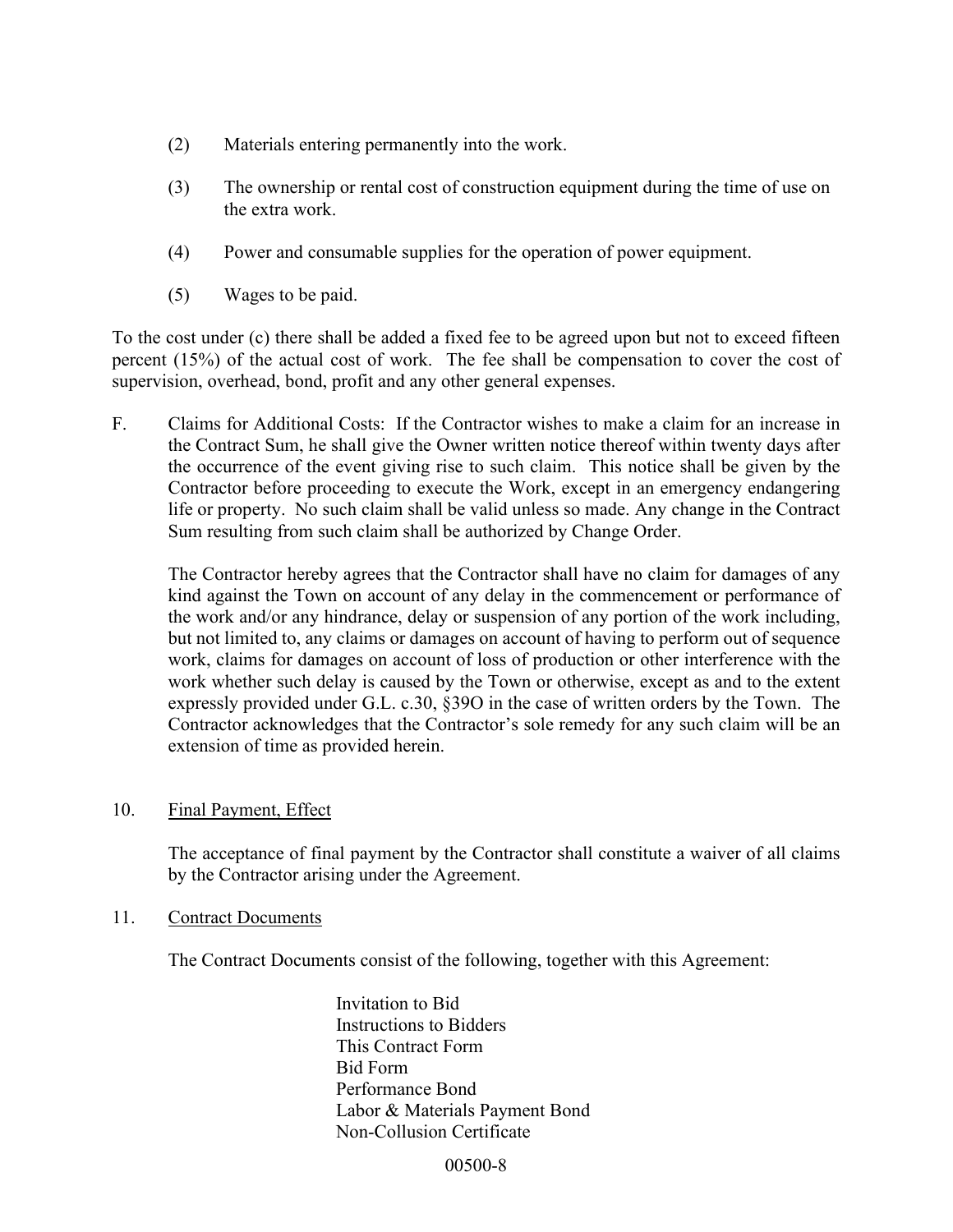Tax Compliance Certificate Clerk's Certificate of Corporate Vote Certificate of Insurance General Conditions Supplementary General Conditions General Requirements Specifications and Addenda Contract Drawings Schedule of Prevailing Wages (Strike out any inapplicable item)

#### 12. Terms Required by Law

This Agreement shall be considered to include all terms required to be included in it by the Massachusetts General Laws, and all other laws, as though such terms were set forth in full herein.

#### 13. Indemnification

The Contractor shall indemnify and hold harmless the Owner from and against any and all claims, damages, losses, and expenses, including attorney's fees, arising out of the performance of this Agreement when such claims, damages, losses, and expenses are caused, in whole or in part, by the acts, errors, or omissions of the Contractor or his employees, agents, subcontractors or representatives.

#### 14. Insurance

The Contractor shall purchase and maintain such insurance as will protect both the Owner and the Contractor from claims which may arise under the Agreement, including operations performed for the named insured by independent contractors and general inspection thereof by the named insured. In addition, the Contractor shall require its subcontractors to maintain such insurance. Coverage shall be provided for:

- .1 claims under workers' or workmen's compensation, disability benefit and other applicable employee benefit acts;
- .2 claims for damages because of bodily injury, occupational sickness or disease, or death of Contractor's employees;
- .3 claims for damages because of bodily injury, sickness or disease, or death of any person other than Contractor's employees;
- .4 claims for damages insured by usual personal injury liability coverage which are sustained (1) by any person as a result of an offense directly or indirectly related to the employment of such person by the Contractor, or (2) by any other person;
- .5 claims for damages, including damages to the Work itself, because of injury to or destruction of tangible property, including loss of use resulting therefrom; and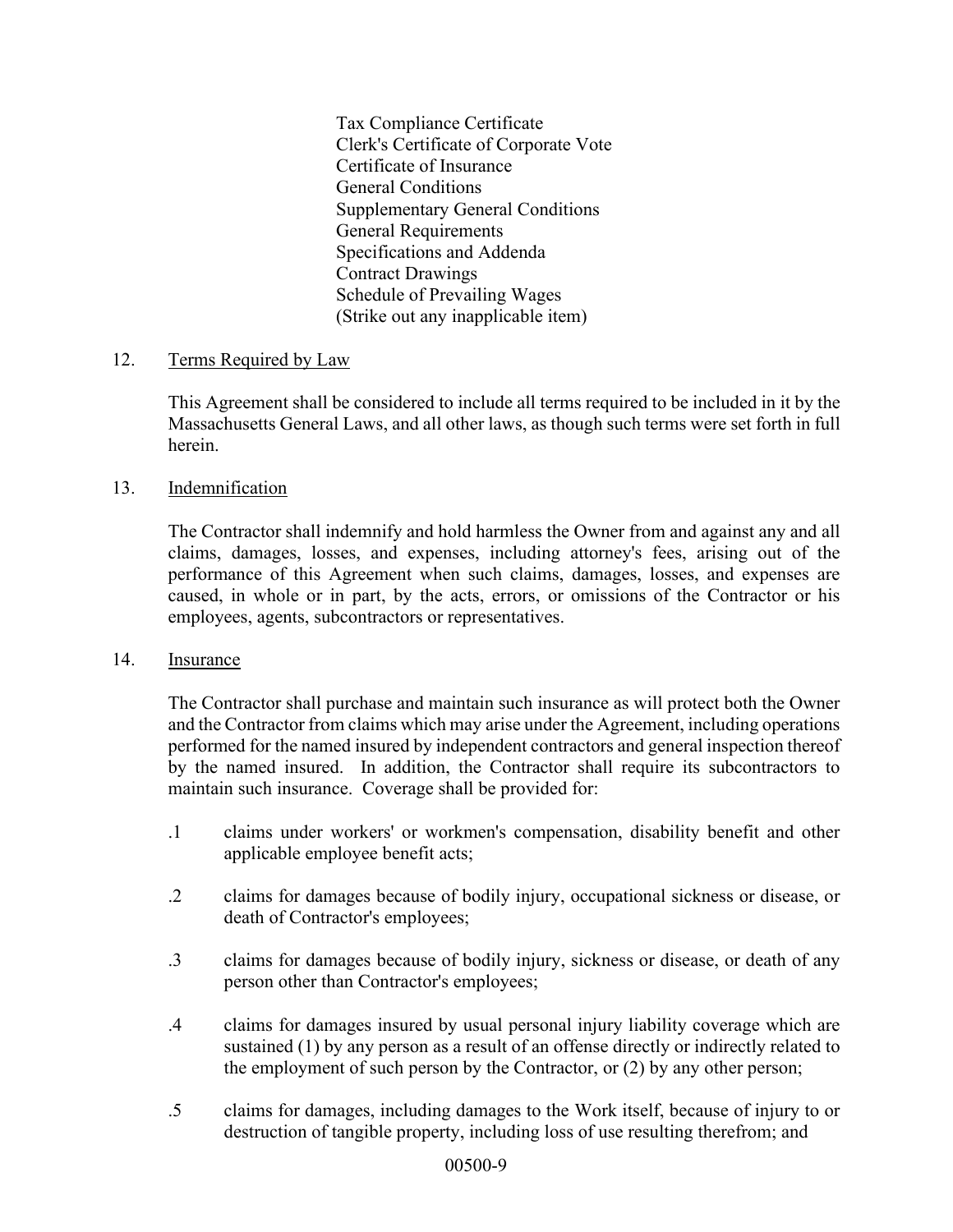- .6 claims for damages because of bodily injury or death of any person or property damage arising out of the ownership, maintenance or use of any motor vehicle.
- .7 claims involving contractual liability applicable to the Contractor's obligations under Article 13.

The limits of liability for coverage required under the preceding paragraph shall be as Specified in the Supplemental Conditions.

Except for Workmen's Compensation, all liability coverage shall name the Town as an additional insured and shall provide for 30 days prior written notice to the Town of any modification or termination of coverage provided thereby. The Contractor shall provide the Owner with appropriate certificate(s) of insurance evidencing compliance with this provision prior to the commencement of any work under this Agreement.

15. Notice

All notices required to be given hereunder shall be in writing and delivered to, or mailed first class to, the parties' respective addresses stated above. In the event that immediate notice is required, it may be given by telephone or facsimile, but shall, to the extent possible, be followed by notice in writing in the manner set forth above.

#### 16. Termination

- A. Each party shall have the right to terminate this Agreement in the event of a failure of the other party to comply with the terms of the Agreement. Such termination shall be effective upon seven days' notice to the party in default and the failure within that time of said party to cure its default.
- B. The Owner shall have the right to terminate the Agreement without cause, upon ten (10) days' written notice to the Contractor. In the event that the Agreement is terminated pursuant to this subparagraph, the Contractor shall be reimbursed in accordance with the Contract Documents for all Work performed up to the termination date, and for all materials or equipment not incorporated in the Work, but delivered and suitably stored at the site. Payment for material or equipment stored at the site shall be conditioned upon submission by the Contractor of bills of sale or such other evidence as is satisfactory to Owner to establish the Owner's title to such material or equipment or otherwise protect the Owner's interests.
- 17. Miscellaneous
- A. Royalties and Patents: The Contractor shall pay all royalties and license fees. He shall defend all suits or claims for infringement of any patent rights and shall save the Owner harmless from loss on account thereof, except that the Owner shall be responsible for all such loss when a particular design, process or the product of a particular manufacturer or manufacturers is specified; but if the Contractor believes or has reason to believe that the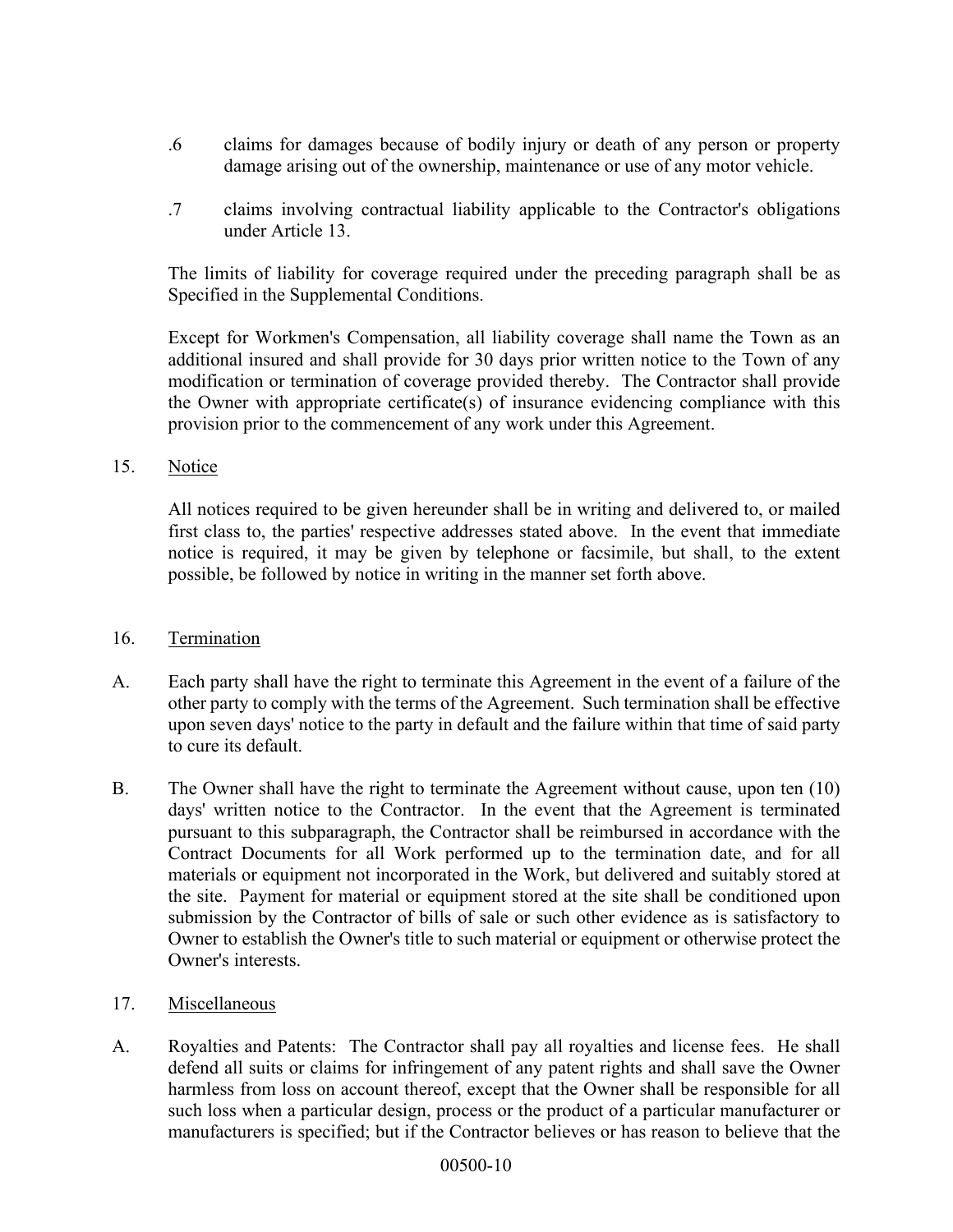design, process or product specified is an infringement of a patent, he shall be responsible for such loss unless he promptly gives such information to the Owner, and thereafter the Owner insists on the use of the design, process or products specified.

- B. Assignment: The Contractor shall not assign or transfer any of its rights, duties or obligations under this Agreement without the written approval of the Owner.
- C. Governing Law: This Agreement shall be governed by and construed in accordance with the law of the Commonwealth of Massachusetts.
- D. By its signature hereon, the Contractor certifies, under the pains and penalties of perjury, that it has complied with all laws of the Commonwealth of Massachusetts relating to taxes, reporting of employees and contractors, and withholding and remitting child support.

[Remainder of page intentionally blank.]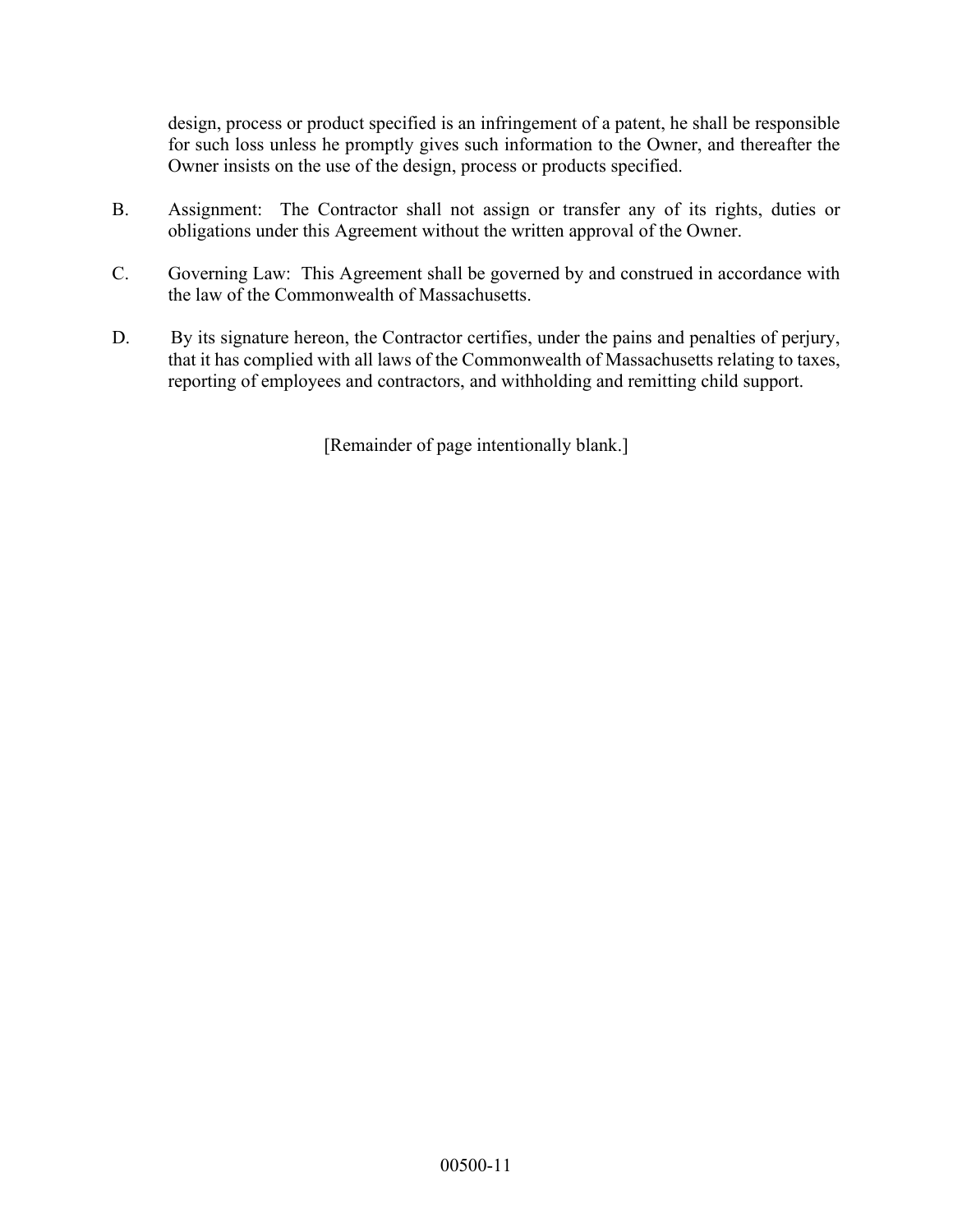## AGREED:

| <b>TOWN OF PROVINCETOWN, MASSACHUSETTS</b> |  |
|--------------------------------------------|--|
| (Owner)                                    |  |

| (Name)  |                  |
|---------|------------------|
| (Title) |                  |
|         |                  |
|         |                  |
|         |                  |
|         |                  |
|         | (Name)           |
|         | (Title)          |
|         | (Address)        |
|         | (City and State) |

**CERTIFICATE OF VOTE** 00500-12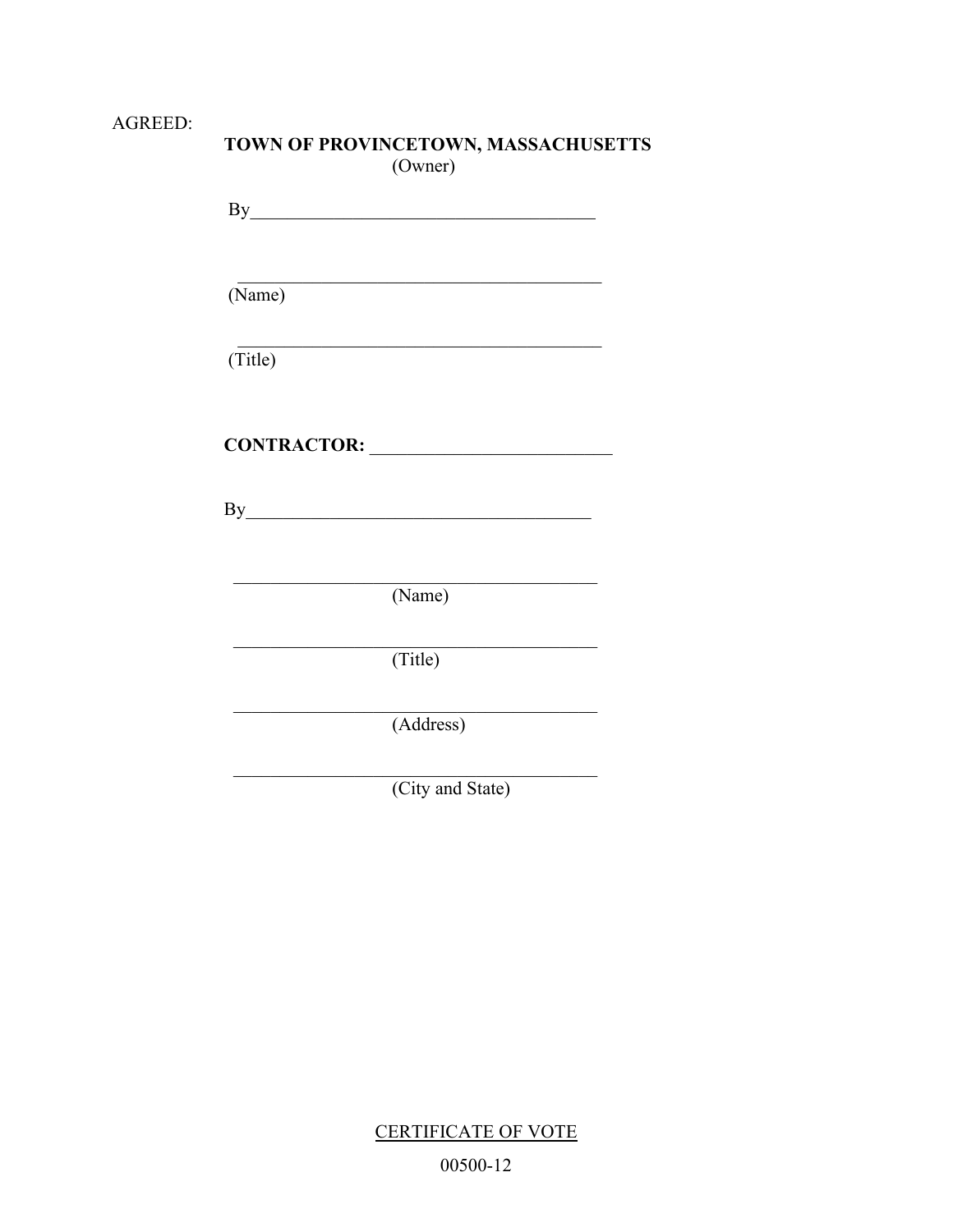## (to be filed if Contractor is a Corporation)

| I,     |                          | (Secretary of the Corporation) error, hereby certify that I am the duly qualified                       |  |
|--------|--------------------------|---------------------------------------------------------------------------------------------------------|--|
|        |                          | and acting Secretary of and I further certify that a meeting of the                                     |  |
|        | (Name of Corporation)    | Directors of said Company, duly called and held on _____________________, at which<br>(Date of Meeting) |  |
|        |                          | all Directors were present and voting, the following vote was unanimously passed:                       |  |
| VOTED: | To authorize and empower |                                                                                                         |  |

Anyone acting singly, to execute Forms of General Bid, Contracts or Bonds on behalf of the Corporation.

I further certify that the above vote is still in effect and has not been changed or modified in any respect.

By:\_\_\_\_\_\_\_\_\_\_\_\_\_\_\_\_\_\_\_\_\_\_\_\_\_\_\_\_\_\_\_\_

(Secretary of Corporation)

A True Copy:

Attest:

(Notary Public)

My Commission Expires:

(Date)

## **CERTIFICATIONS REQUIRED BY LAW**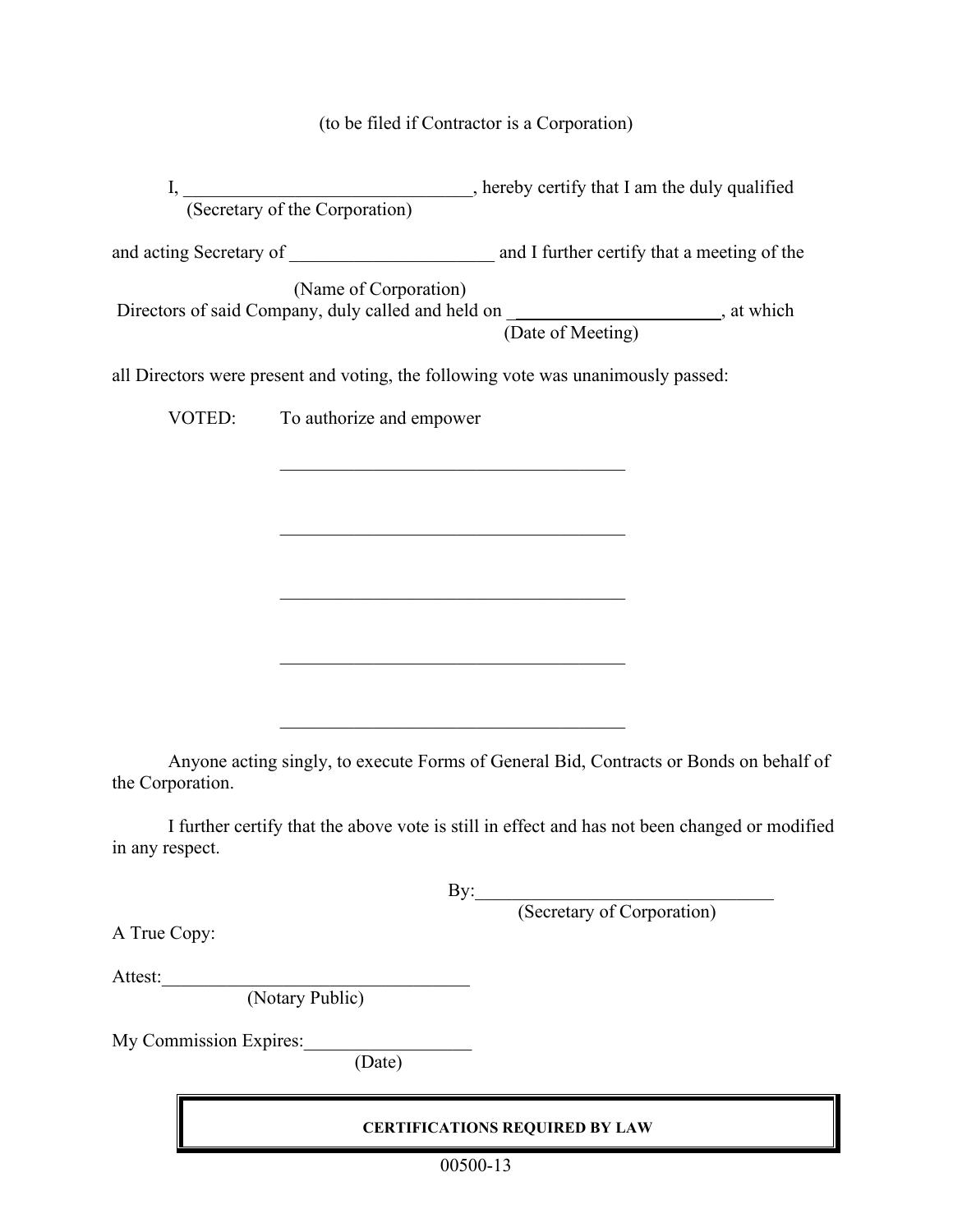#### **FOR PUBLIC CONSTRUCTION CONTRACTS**

**You must COMPLETE and SIGN the following certifications. You must also print, at the bottom of this page, the name of the contractor for whom these certifications are submitted.** 

#### **TAX COMPLIANCE**

Pursuant to Chapter 62C of the Massachusetts General Laws, Section 49A(b), I, the undersigned, authorized signatory for the below named contractor, do hereby certify under the pains and penalties of perjury that said contractor has complied with all laws of the Commonwealth of Massachusetts relating to taxes, reporting of employees and contractors, and withholding and remitting child support.

#### **NON-COLLUSION**

The undersigned certifies under the penalties of perjury that this bid is in all respects bona fide, fair and made without collusion or fraud with any other person. As used in this subsection the word "person'' shall mean any natural person, joint venture, partnership, corporation or other business or legal entity.

#### **PUBLIC CONTRACTOR DEBARMENT**

The undersigned certifies under penalty of perjury that the below named contractor is not presently debarred from doing public construction work in the commonwealth under the provisions of section twenty-nine F of chapter twenty-nine, or any other applicable debarment provisions of any other chapter of the General Laws or any rule or regulation promulgated thereunder.

#### **OSHA TRAINING**

Pursuant to G.L. c. 30, §39S, the Contractor hereby certifies under penalties of perjury as follows:

 $\_$  , and the set of the set of the set of the set of the set of the set of the set of the set of the set of the set of the set of the set of the set of the set of the set of the set of the set of the set of the set of th

- (1) Contractor is able to furnish labor that can work in harmony with all other elements of labor employed or to be employed in the work;
- (2) All employees to be employed at the worksite will have successfully completed a course in construction safety and health approved by the United States Occupational Safety and Health Administration that is at least 10 hours in duration at the time the employee begins work and they shall furnish documentation of successful completion of said course with the first certified payroll report for each employee; and
- (3) All employees to be employed in the work subject to this contract have successfully completed a course in construction safety and health approved by the United States Occupational Safety and Health Administration that is at least 10 hours in duration.

#### **COMPLETE AND SIGN BELOW:**

Authorized Person's Signature Date

Print Name & Title of Signatory

 $\mathcal{L}_\text{max}$  and  $\mathcal{L}_\text{max}$  and  $\mathcal{L}_\text{max}$  and  $\mathcal{L}_\text{max}$ 

**\_\_\_\_\_\_\_\_\_\_\_\_\_\_\_\_\_\_\_\_\_\_\_\_\_\_\_\_\_\_\_\_\_\_\_\_\_\_\_\_\_\_\_\_\_\_\_\_** 

Name of Contractor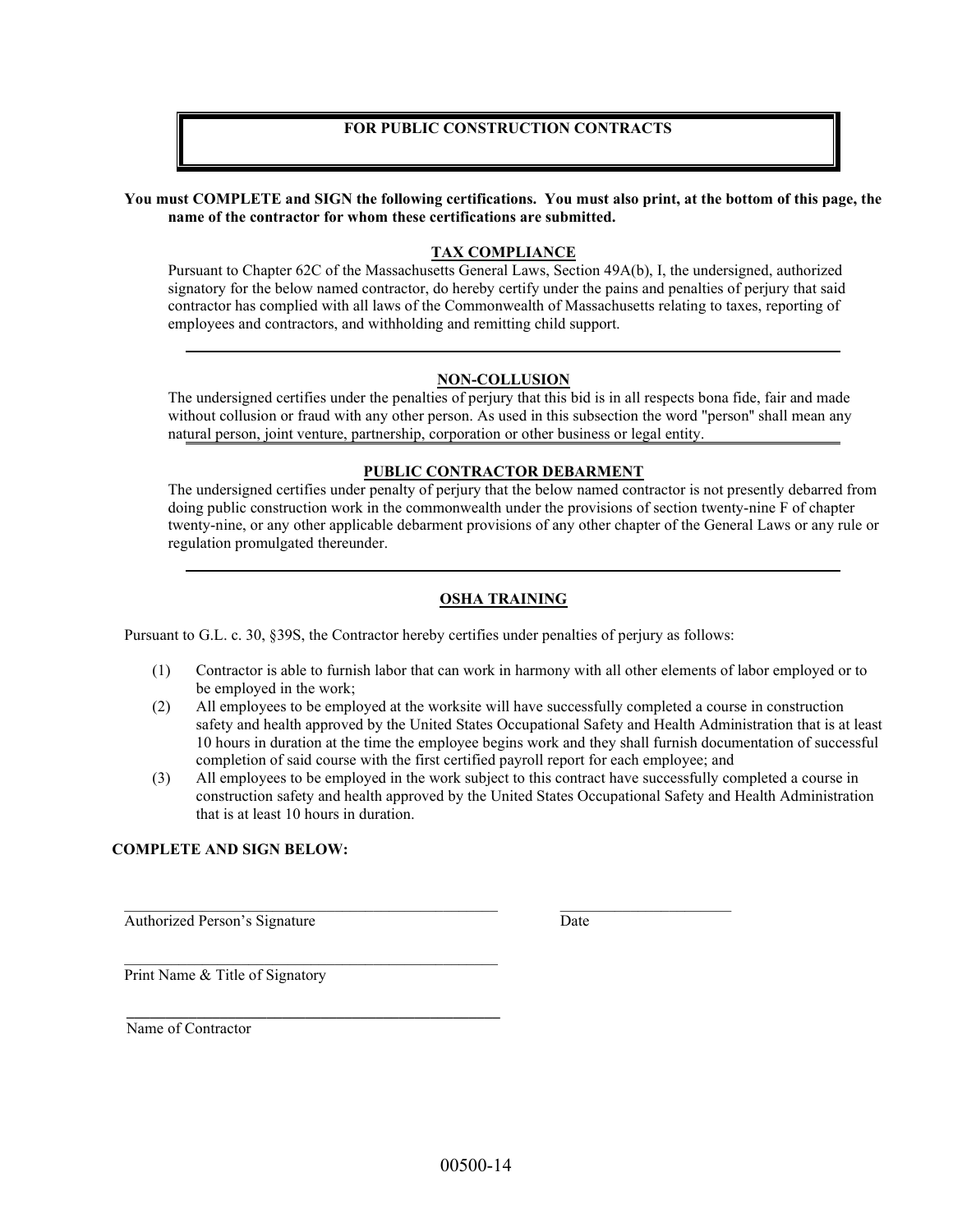#### PERFORMANCE BOND

KNOW ALL MEN BY THESE PRESENTS: That we

(Name of Contractor)

a \_\_\_\_\_\_\_\_\_\_\_\_\_\_\_\_\_\_\_\_\_\_\_\_\_\_\_\_\_\_\_\_\_\_\_\_\_\_\_\_\_\_\_ hereinafter called "Principal" and (Corporation, Partnership, Joint Venture or Individual)

\_\_\_\_\_\_\_\_\_\_\_\_\_\_\_\_\_\_\_\_\_\_\_\_\_\_\_\_\_\_of \_\_\_\_\_\_\_\_\_\_\_\_\_\_, State of \_\_\_\_\_\_\_\_\_\_\_\_\_\_\_\_\_\_\_\_\_\_

(Surety) (City & State)

hereinafter called the "Surety" and licensed by the State Division of Insurance to do business under the laws of the Commonwealth of Massachusetts, are held and firmly bound to the City/Town of \_\_\_\_\_\_\_\_\_\_\_\_\_, Massachusetts, hereinafter called "Owner", in the penal sum of

Dollars  $\overline{(\$)}$  ) in lawful money of the United States, for the payment of which sum well and truly to be made, we bind ourselves, our heirs, executors, administrators and successors, jointly and severally, firmly by these presents.

THE CONDITION OF THIS OBLIGATION is such that Whereas, the Principal entered into a certain contract with the Owner, dated the day of 20 (the "Construction Contract"), for the construction described as follows:

NOW, THEREFORE, if the Principal shall well, truly and faithfully perform its duties, all the undertakings, covenants, terms, conditions, and agreements of the Construction Contract during the original term thereof, and any extensions thereof which may be granted by the Owner, with or without notice to the Surety, and if he shall satisfy all claims and demands incurred under the Construction Contract, and shall fully indemnify and save harmless the Owner from all costs and damages which it may suffer by reason of failure to do so, and shall reimburse and repay the Owner all outlay and expense which the Owner may incur in making good any default, then this obligation shall be void; otherwise to remain in full force and effect.

PROVIDED, FURTHER, that the Surety's obligation under this Bond shall arise after (1) the Owner has declared the Principal in default of the Construction Contract or any provision thereof or (2) has declared that the Principal has failed, or is otherwise unable or unwilling, to execute the work consistent with, and in conformance to, the Construction Contract (collectively referred to as a "Contractor Default"). The determination of a Contractor Default shall be made solely by the Owner. The Owner need not terminate the Construction Contract to declare a Contractor Default or to invoke its rights under this Bond.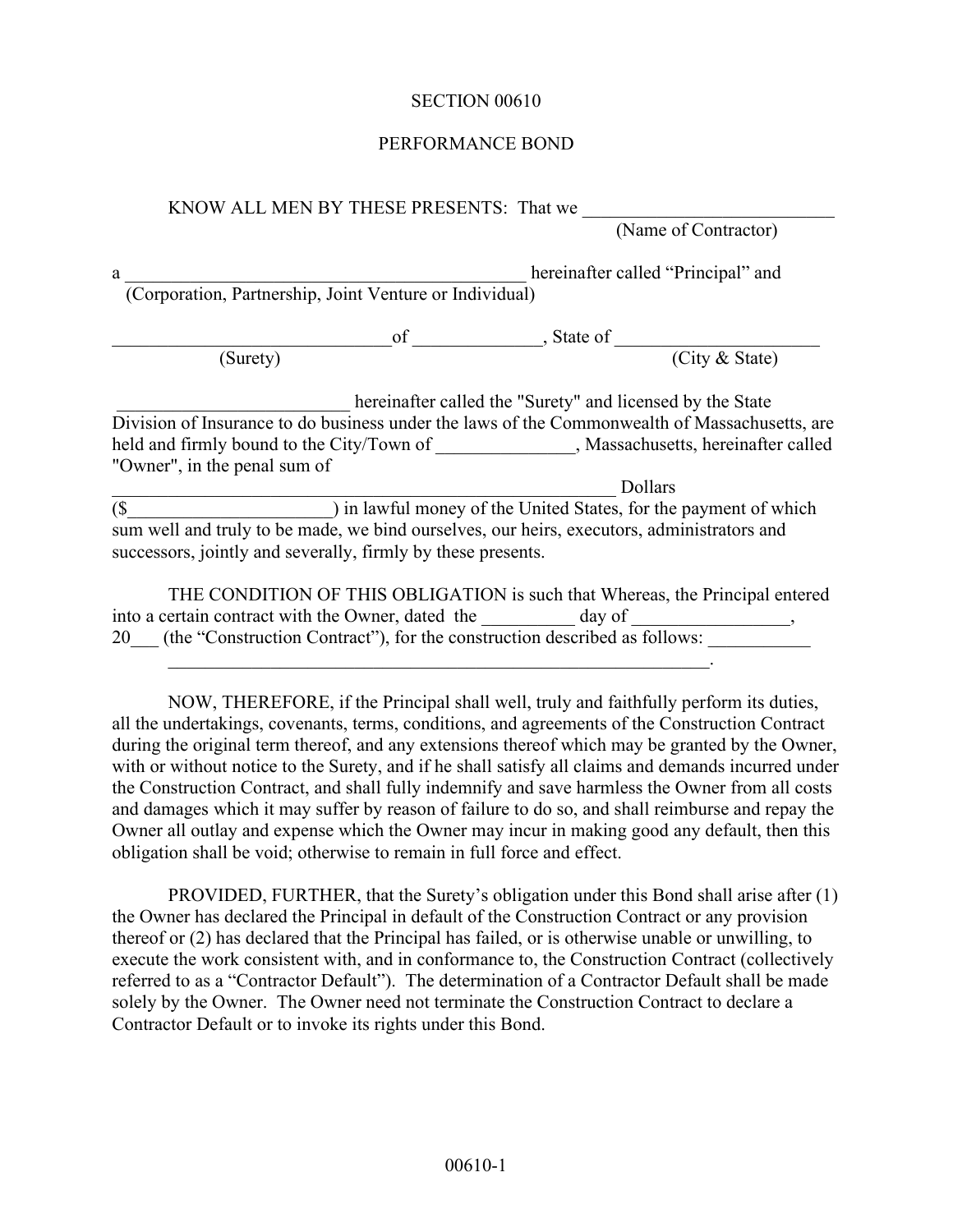When the Surety's obligation under this Bond arises, the Surety, at its sole expense and at the consent and election of the Owner, shall promptly take one of the following steps: (1) arrange for the Principal to perform and complete the work of the Construction Contract: (2) arrange for a contractor other than the Principal to perform and complete the work of the Construction Contract; (3) reimburse the Owner, in a manner and at such time as the Owner shall decide, for all costs and expenses incurred by the Owner in performing and completing the work of the Construction Contract. Surety will keep Owner reasonably informed of the progress, status and results of any investigation of any claim of the Owner.

If the Surety does not proceed as provided in this Bond with due diligence and all deliberate speed, the Surety shall be deemed to be in default of this Bond, and the Owner shall be entitled to enforce any remedy available to the Owner.

After the Surety's obligation under this Bond arises, the Surety is obligated, to the limit of the amounts of this Bond, for (1) the correction of defective work and completion of the Construction Contract; (2) additional design, professional services, and legal costs, including attorneys' fees, resulting from the Contractor Default or from the default of the Surety under this Bond; (3) any additional work beyond the Construction Contract made necessary by the Contractor Default or default of the Surety under this Bond; (4) indemnification obligation of the Principal, if any, as provided in the Construction Contract; and (5) liquidated damages as provided in the Construction Contract, or if none are so specified, actual and foreseeable consequential damages resulting from the Contractor Default or default of the Surety under this Bond.

Any proceeding, legal or equitable, under this Bond shall be instituted in any court of competent jurisdiction in the Commonwealth of Massachusetts.

The Surety, for value received, hereby stipulates and agrees that no change, extension of time, alteration or addition to the terms of the Construction Contract or to the work to be performed thereunder or the specifications accompanying the same shall in any way affect its obligation on this Bond, and it does hereby waive notice of any such change, extension of time, alteration or addition to the terms of the Construction Contract or to the work or to the specifications.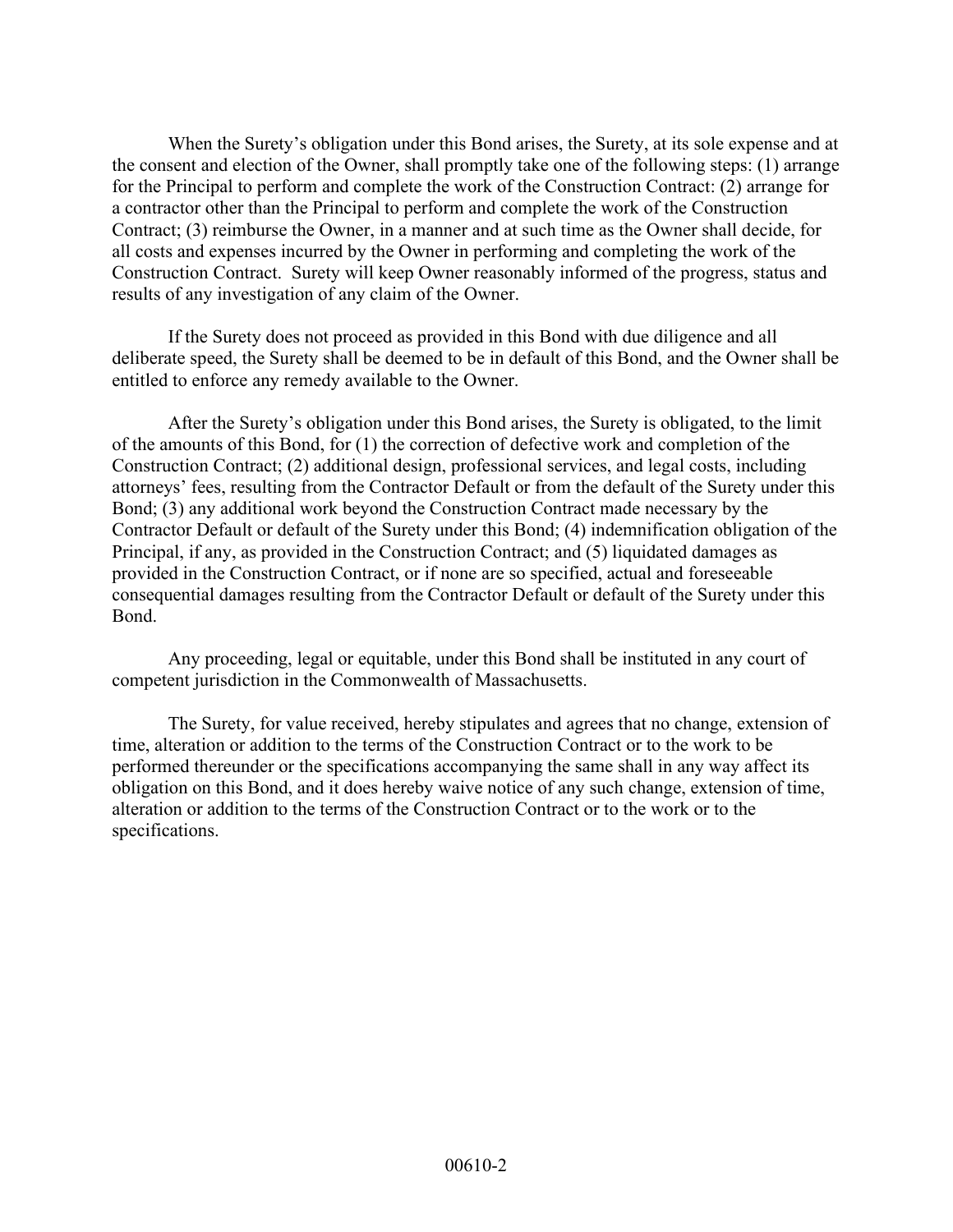| ATTEST:                 |           |                                                                 |
|-------------------------|-----------|-----------------------------------------------------------------|
|                         |           | Principal                                                       |
|                         | By        | <u> 1989 - Johann John Stone, martin de Brasilia (h. 1989).</u> |
| (Principal Secretary)   |           |                                                                 |
|                         |           |                                                                 |
|                         |           | (Address-Zip Code)                                              |
|                         |           |                                                                 |
| Witness as to Principal | (SEAL)    |                                                                 |
|                         |           |                                                                 |
| (Address-Zip Code)      |           |                                                                 |
| ATTEST:                 |           |                                                                 |
|                         |           | Surety                                                          |
|                         | <b>By</b> | (Attorney-in-Fact)                                              |
|                         |           |                                                                 |
|                         |           |                                                                 |
|                         | (SEAL)    | (Address-Zip Code)                                              |
| Witness as to Surety    |           |                                                                 |
| (Address-Zip Code)      |           |                                                                 |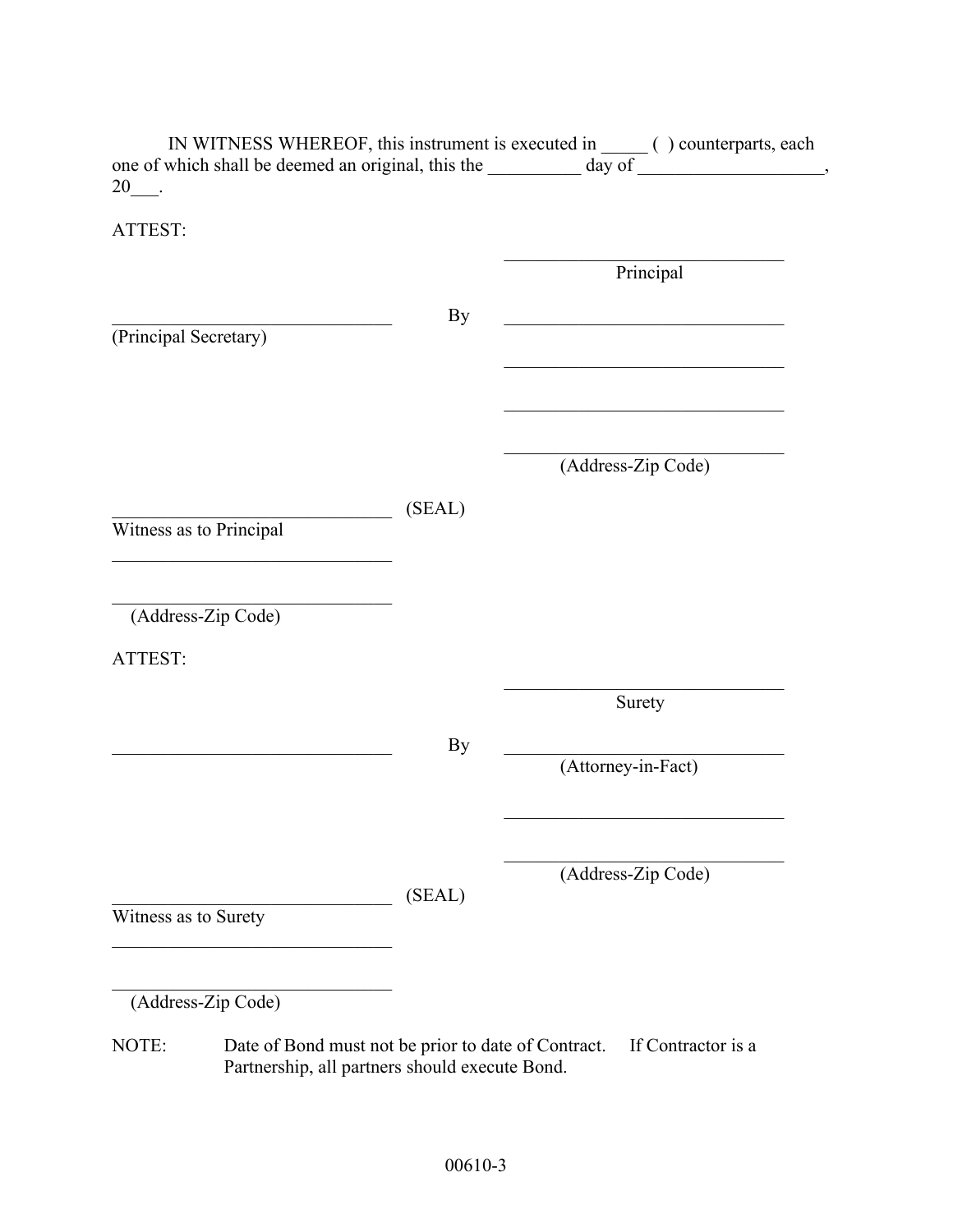#### PAYMENT BOND

|                                     | a                                                                                                                                                                                                                                    |
|-------------------------------------|--------------------------------------------------------------------------------------------------------------------------------------------------------------------------------------------------------------------------------------|
| (Name of Contractor)<br>Individual) | (Corporation, Partnership, Joint Venture or                                                                                                                                                                                          |
|                                     |                                                                                                                                                                                                                                      |
|                                     | (Surety)                                                                                                                                                                                                                             |
| (City and State)                    | State of <u>State of State and State and State and State and State and State and State and State and State and State and State and State and State and State and State and State and State and State and State and State and Sta</u> |
|                                     |                                                                                                                                                                                                                                      |
| Dollars                             | Division of Insurance to do business under the laws of the Commonwealth of Massachusetts, are<br>held and firmly bound to the City/Town of ___________________, Massachusetts, hereinafter                                           |

THE CONDITION OF THIS OBLIGATION is such that Whereas, the Principal entered into a certain contract with the Owner, dated the day of \_\_\_\_\_\_\_\_\_\_\_\_\_\_\_, 20\_\_\_, for the construction described as follows:

NOW, THEREFORE, if the Principal shall promptly make payment to all persons, firms, subcontractors, and corporations furnishing materials for or performing labor in the prosecution of the work provided for in such contract, and any authorized extension or modification thereof, including all amounts due for materials, lubricants, oil, gasoline, coal and coke, repairs on machinery, equipment and tools, consumed or used in connection with the construction of such work, and all insurance premiums on said work, and for all labor, performed in such work whether by subcontractor or otherwise, then this obligation shall be void; otherwise to remain in full force and effect.

PROVIDED, FURTHER, that the said Surety, for value received hereby stipulates and agrees that no change, extension of time, alteration or addition to the terms of the contract or to the work to be performed thereunder or the specifications accompanying the same shall in any way affect its obligation on this bond, and it does hereby waive notice of any such change, extension of time, alteration or addition to the terms of this contract or to the work or to the specifications.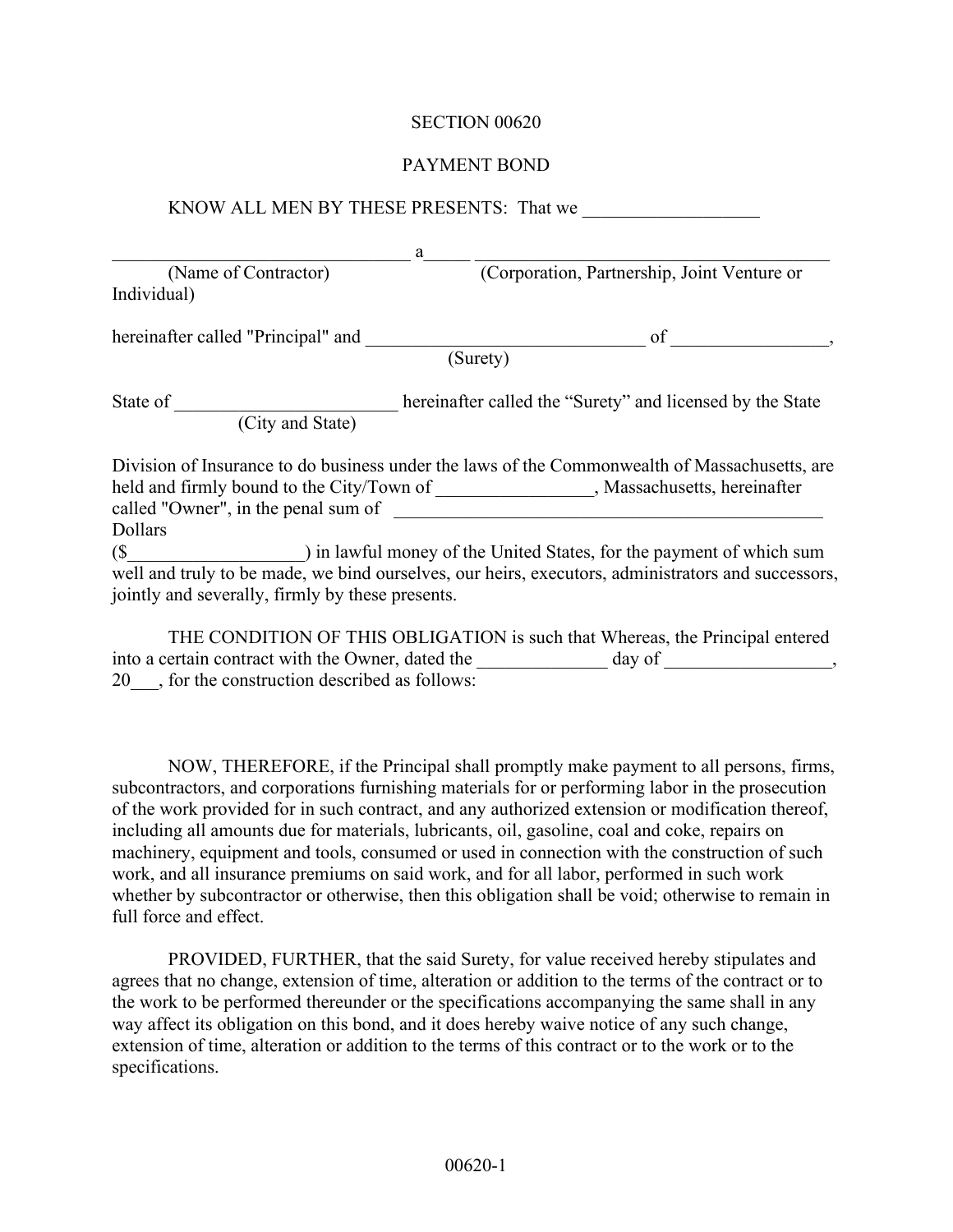PROVIDED, FURTHER, that no final settlement between the Owner and the Contractor shall abridge the right of any beneficiary hereunder, whose claim may be unsatisfied.

 IN WITNESS WHEREOF, this instrument is executed in \_\_\_\_ ( ) counterparts, each one of which shall be deemed an original, this the  $\frac{1}{2}$  day of  $\frac{1}{2}$ , 20.

ATTEST:

|                      |        | Surety             |
|----------------------|--------|--------------------|
|                      | By     | (Attorney-in-Fact) |
| Witness as to Surety | (SEAL) | (Address-Zip Code) |

(Address-Zip Code)

NOTE: Date of Bond must not be prior to date of Contract. If Contractor is a Partnership, all partners should execute Bond.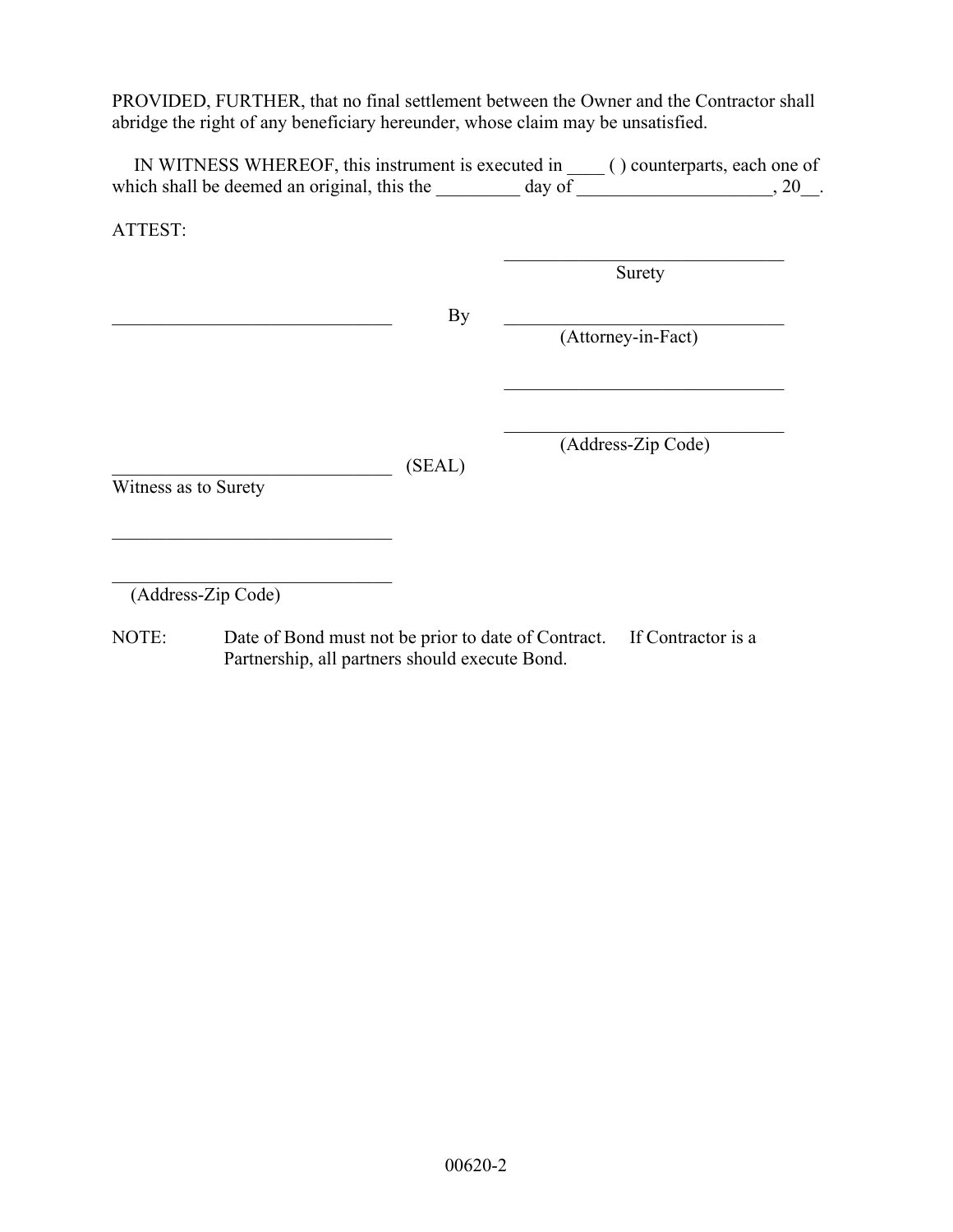## SUPPLEMENTAL CONDITIONS

Page

| 1. | Introduction              | 2              |
|----|---------------------------|----------------|
|    | 2. Prevailing Wage Rates  | $\mathfrak{D}$ |
|    | 3. Insurance Requirements | $\gamma$       |
|    |                           |                |

SECTION 00850 - Incorporation of Applicable Provisions of the Massachusetts General Laws

Attachment A - Wage Rates and Certificate of Compliance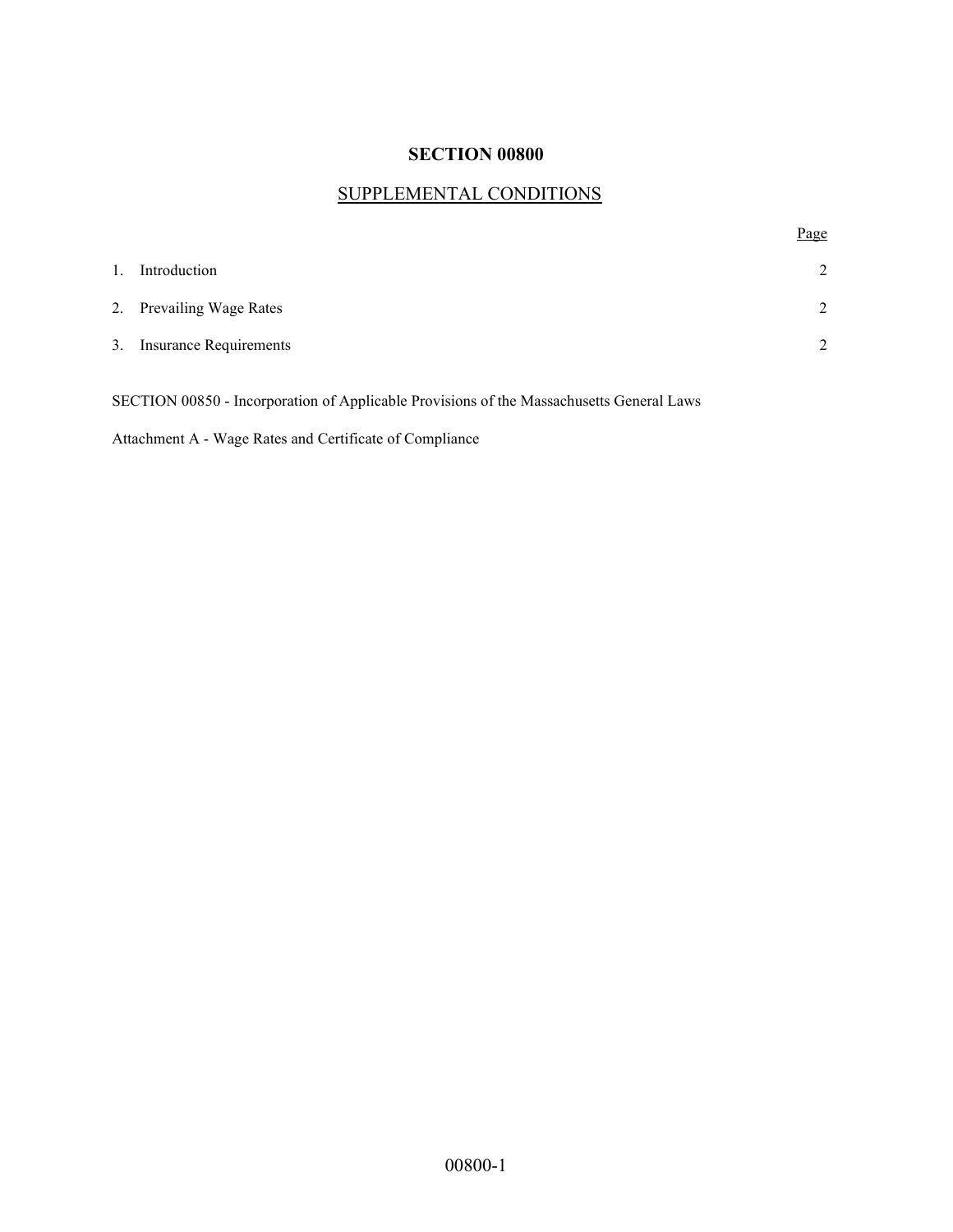#### **§ SC 1.1 INTRODUCTION**

The following provisions modify, change, delete from or add to Section 00500 Agreement. Where any Subsection of the Agreement is modified or any Article Paragraph, Subparagraph or Clause thereof is modified or deleted by these Supplemental Conditions, the unaltered provisions of that Article, Paragraph, Subparagraph or Clause shall remain in effect.

#### **§ SC 2.1 PREVAILING WAGE**

In accordance with General Laws Chapter 149, Section 26 through 27D, the Contractor is obligated to comply with the prevailing wage rates established by the Commissioner of the Department of Labor and Workforce Development for mechanics, apprentices, chauffeurs, teamsters and laborers employed on the Project. The schedule of applicable prevailing wage rates for the Project, together with a Certificate of Compliance therewith, are set forth in Attachment A herein.

#### **§ SC 3.1 CONTRACTOR'S LIABILITY INSURANCE**

In no case shall the limits of liability be less than the following:

- 1. Contractor's Liability Insurance
- a. Workers' Compensation:
	- 1. State: Statutory
	- 2. Employer Liability:

\$100,000 Bodily Injury by Accident \$500,000 Bodily Injury by Disease - policy limit 3. \$100,000 Bodily Injury by Disease - each

- \$1,000,000 Umbrella Liability all limits
- b. Comprehensive General Liability (including Premises-Operations; Independent Contractor's Protective; Products and Completed Operations; Broad Form Property Damage):
	- 1. Bodily Injury: \$1,000,000 Each Occurrence \$2,000,000 Aggregate
	- 2. Products and Completed Operations \$1,000,000 Each Occurrence (bodily injury and property damage) \$2,000,000 Aggregate

 Products and Completed \$1,000,000 Operations

- 3. Property Damage Liability (including coverage for XCU hazards). \$1,000,000 Each Occurrence \$2,000,000 Aggregate
- 4. Products and Completed Operations insurance shall be maintained for a minimum period of 2 years after final payment and Contractor shall continue to provide evidence of such coverage to Owner on an annual basis during the aforementioned.
- 00800-2 5. Contractual Liability (Hold Harmless Coverage):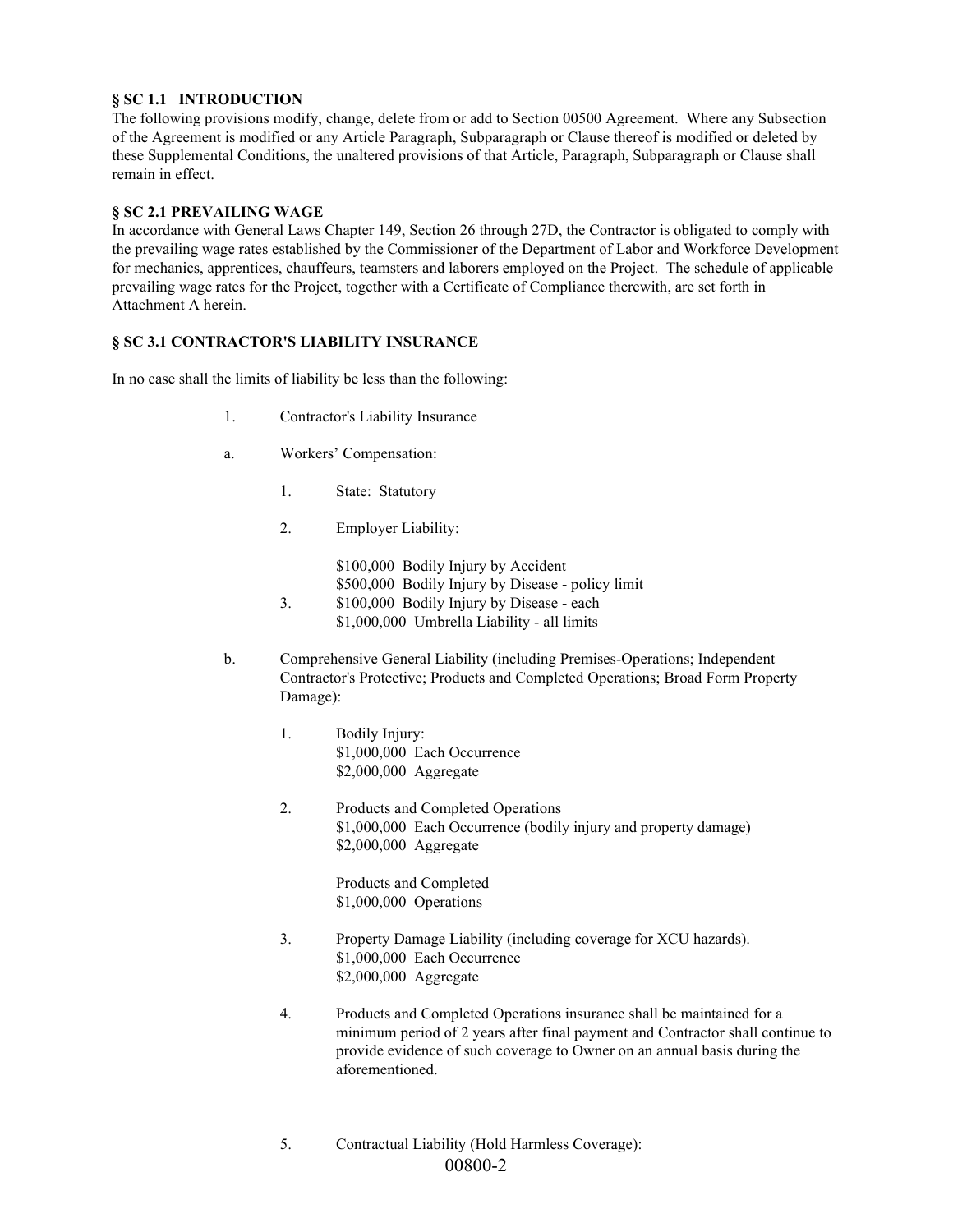\$1,000,000 Bodily Injury Each Occurrence \$1,000,000 Property Damage Each Occurrence \$1,000,000 Property Damage Aggregate

- 6. Personal Injury, with Employment Exclusion deleted: \$1,000,000 All Limits
- c. Comprehensive Automobile Liability (owned, non-owned, hired):
	- 1. Bodily Injury \$1,000,000 Each Person \$1,000,000 Each Accident
	- 2. Property Damage \$1,000,000 Each Accident
- d. Property Insurance / Builders Risk: the full Contact sum
- e. Umbrella Liability Coverage \$1,000,000 All Limits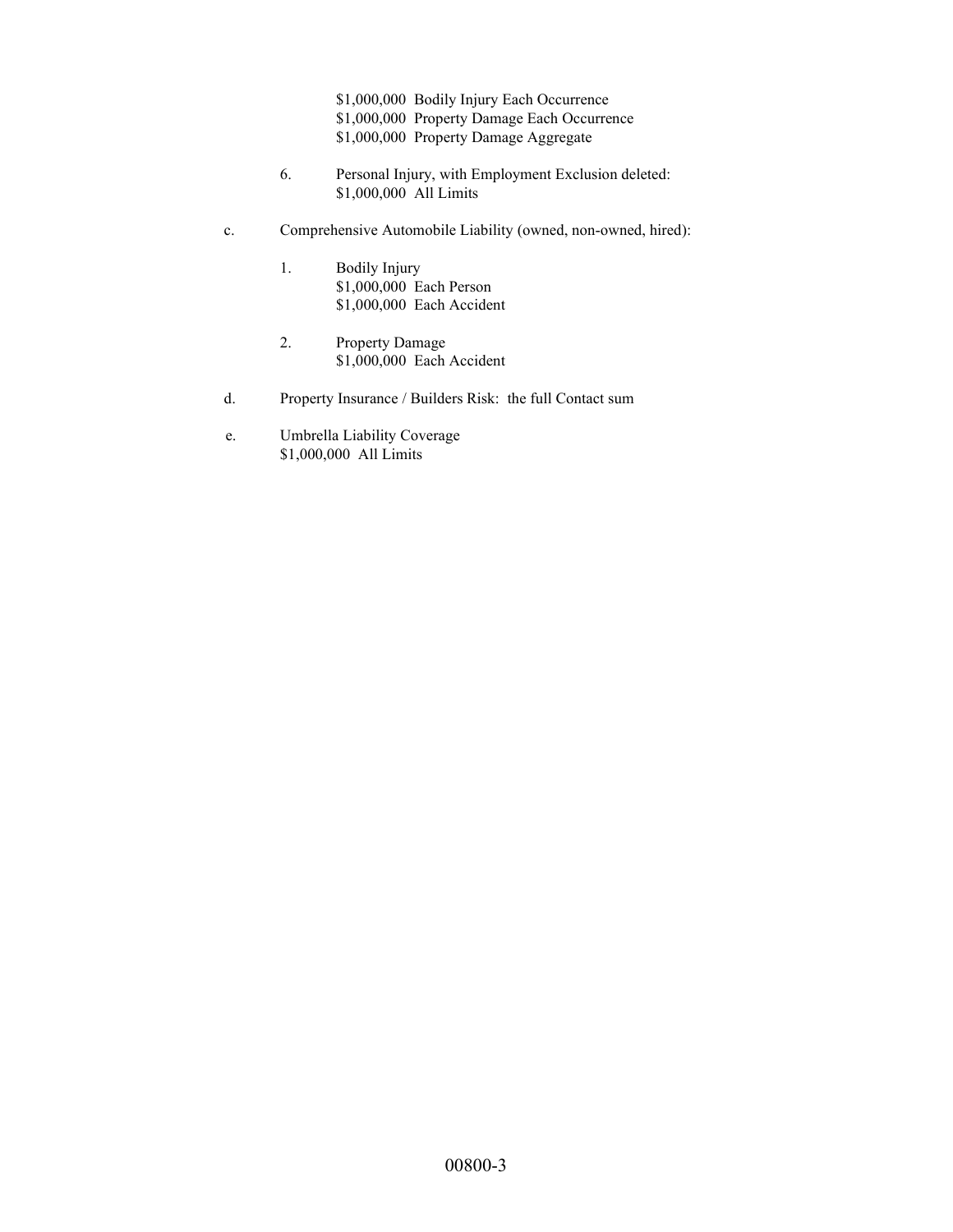#### Incorporation of Applicable Provisions of the Massachusetts General Laws

Certain provisions of the Massachusetts General Laws are applicable to Construction contracts including, but not limited to, those contained in Chapter 30 and Chapter 149. All applicable provisions of the Massachusetts General Laws are incorporated into the Contract as if fully set forth herein, and shall prevail over any conflicting provisions of the General or Supplemental General Conditions.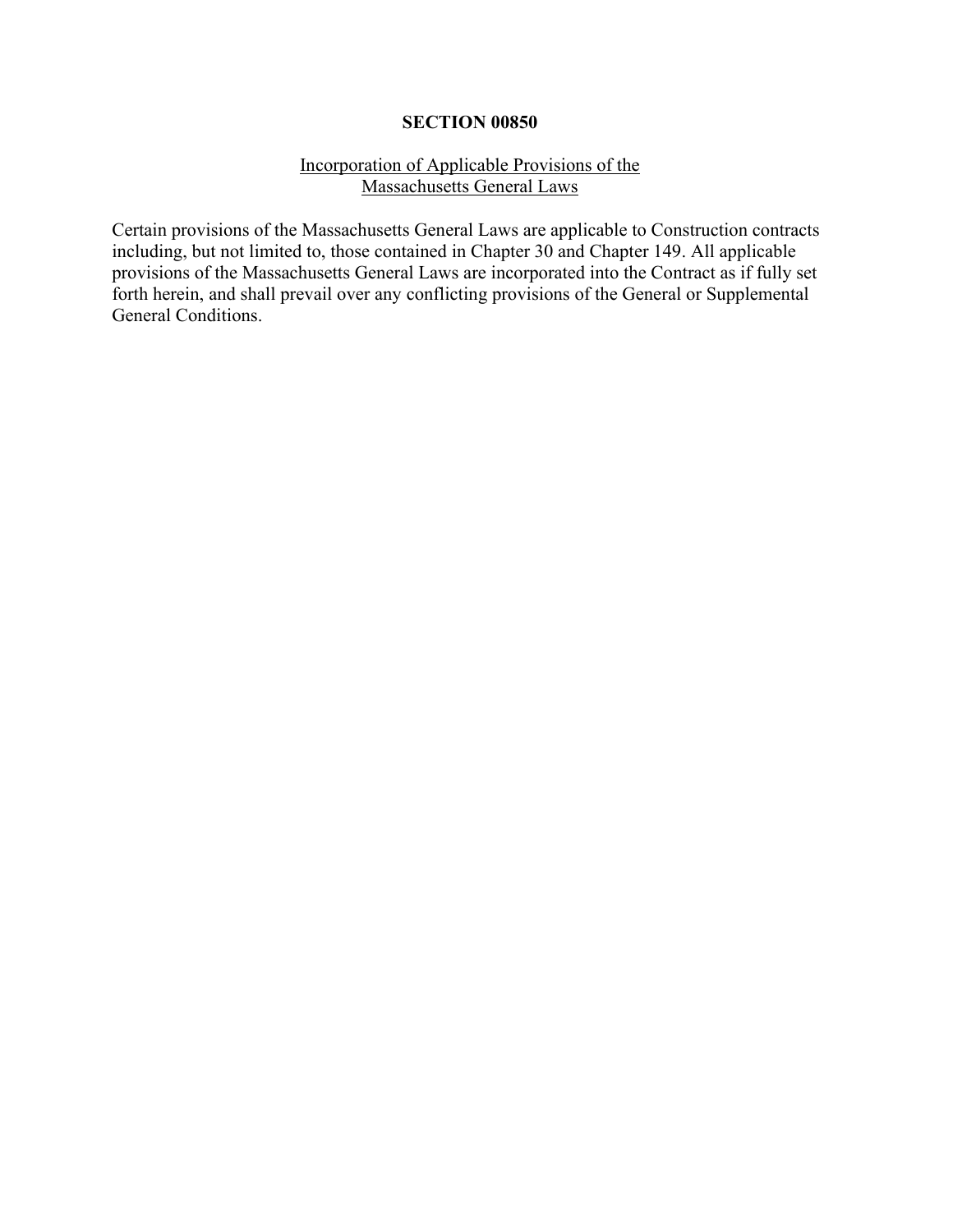## **BID SPECIFICATIONS FOR**

## **MACMILLAN PIER FENDER PILE REPLACEMENT**

#### **Scope of Work**

General Scope of work:

The Macmillan Pier is located in Provincetown, MA. The project scope consists of the labor, equipment and materials to remove the existing timber fender piles, modify the existing timber chock and wale as required, purchase and install 12" dia. greenheart fender piles (each 45 feet long), install town supplied composite piles, reinstall existing UHMW strips, and install plastic fender pile caps on each installed pile. Replacement of timber chokes, wales and curbs. Steel ladders and pile guide repairs.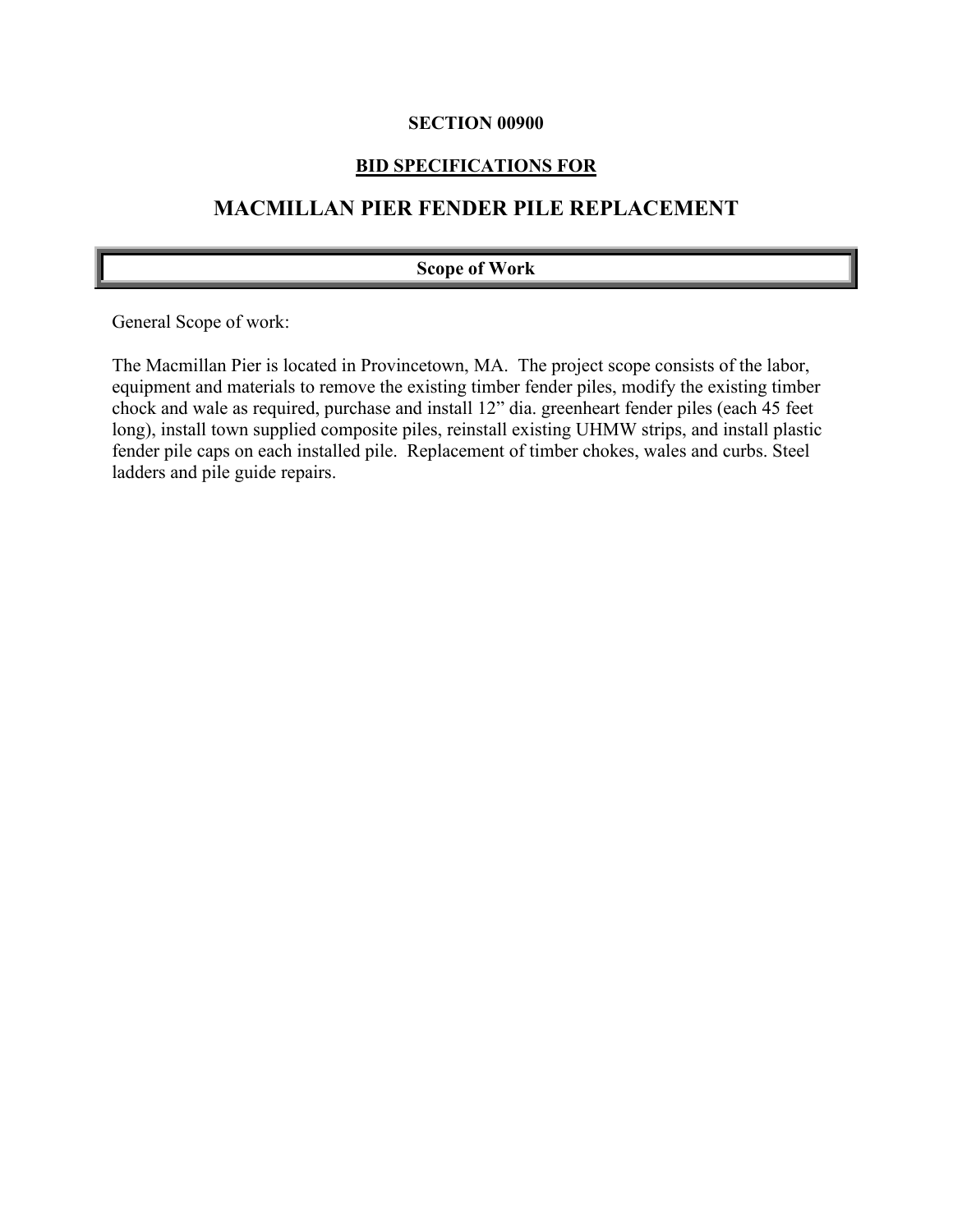## **"ATTACHMENT A" Project Specifications**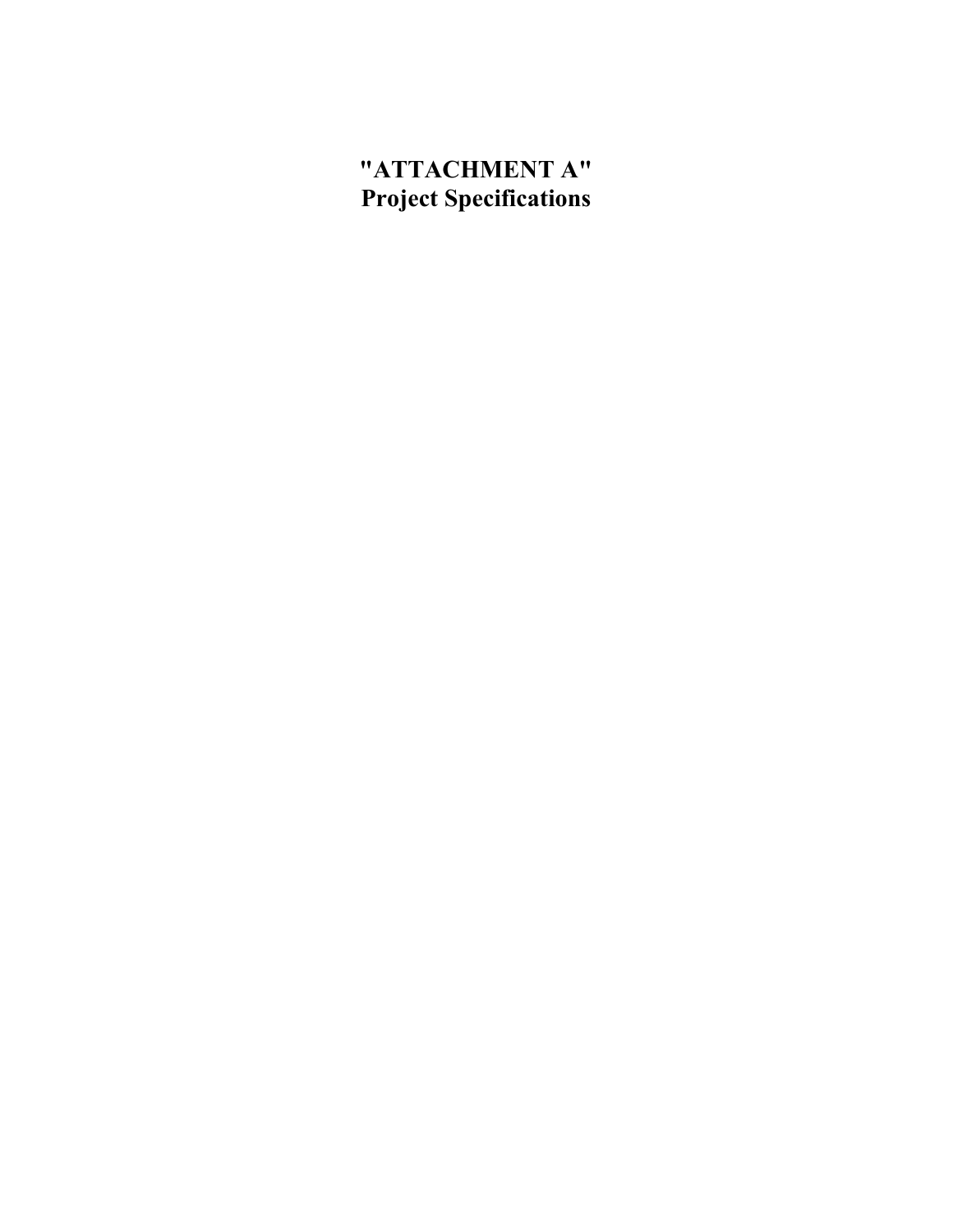## **"ATTACHMENT B" Prevailing Wage Rates**